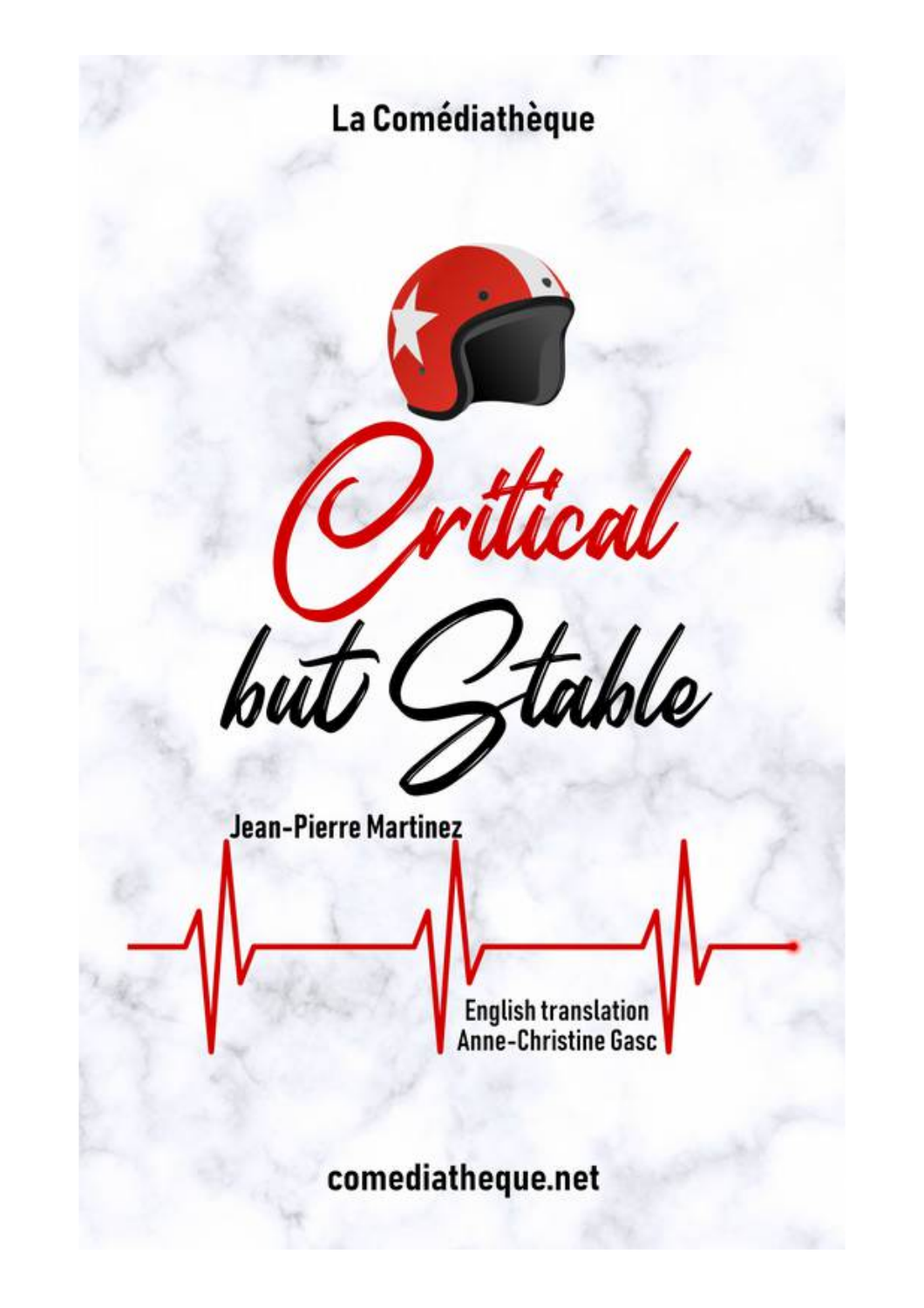**This text is available to read for free. However, an authorization is required from the author prior to any public performance, whether by professional or amateur companies. To get in touch with Jean-Pierre Martinez and ask an authorization to represent one of his works : <https://comediatheque.net/>**

# **Critical but stable**

## **English translation by Anne-Christine Gasc**

Raymond is in a deep coma following an accident on a Boris Bike. His long lost relatives are called to his bedside to decide what to do and avoid prolonged therapeutic interventions. But this collective decision becomes even more difficult when the patient turns out not to be who everyone thought he was. And is the keeper of a secret that could make everyone very rich…

#### **Characters**

Quentin: Raymond's brother (or sister) Beatrice: Raymond's sister (or brother) Peggy: Raymond's partner Doctor Killhem: the doctor Nurse Diggold: the nurse Detective McManigal: the police officer

*6 characters (male or female)*

**© La Comédiathèque**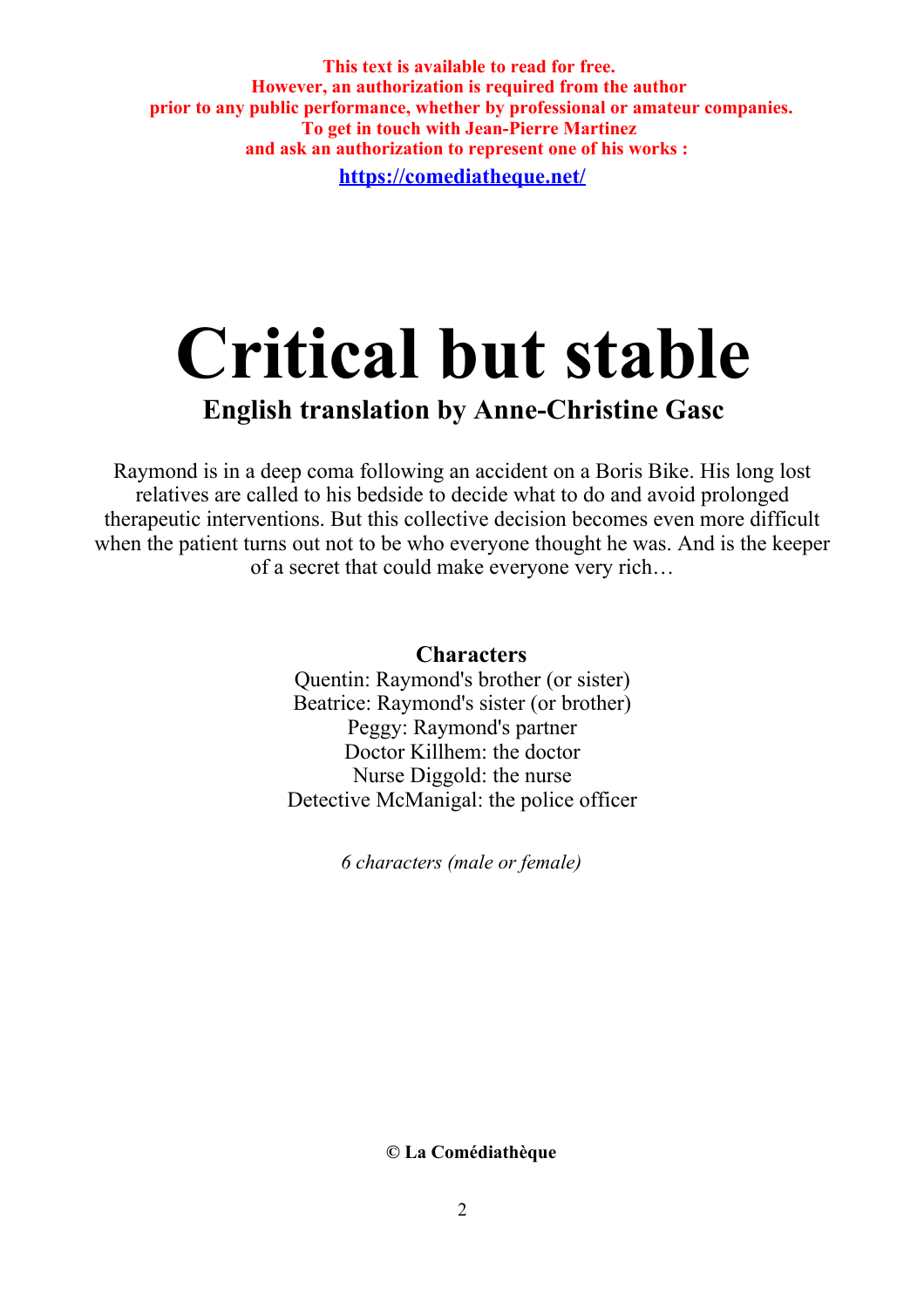*A hospital room. The body of a patient lies on a hospital bed, slightly reclined, with an IV drip and several machines and monitors. His face is covered by a sheet. Since this isn't a speaking part, a mannequin will be used. Doctor Killhem (male or female) and Nurse Diggold (male or female) enter the room, both wearing white coats.*

**Killhem** – Hospitals are always overheated. Makes me want to open a private clinic just for the air conditioning.

**Diggold** – No wonder germs thrive in hospital environments.

**Killhem** – They always go on about the cost of health care. Maybe if they stopped heating hospitals during the summer it would help.

**Diggold** – And it would reduce the chances of getting one of those hospital-acquired infections, Doctor Killhem.

**Killhem** – Actually, I think I may be incubating a nice little MRSA myself. Or maybe a tropical disease. You, on the other hand, Nurse Diggold, look like a picture of health.

**Diggold** – Thank you, Doctor. I've been eating carrots, for the carotene. I'm not too orange, am I?

**Killhem** – Not at all, my little bunny. So, what do we have here?

*She hands him a medical file.*

**Diggold** – Raymond Mariani, forty years old. He's in a deep coma following an accident on a Boris Bike.

*The doctor glances at the file.*

**Killhem** – Helmets should be mandatory for push bikes.

**Diggold** – Actually, he was wearing a helmet. Unfortunately, it didn't help when he was hit by a bus and met the pavement at forty miles per hour.

*The nurse lifts the sheet and we can see the patient's head in a full-face helmet.*

**Killhem** – But now the only danger is falling off the bed, so why is he still wearing his helmet?

**Diggold** – It's such a mess inside… We didn't dare remove it for fear brain matter would spill all over the pillow.

**Killhem** – Hmm, then there's little chance he'll wake up soon …

**Diggold** – Respiratory arrest most likely triggering loss of oxygen to the brain.

*The doctor looks at the file again.*

**Killhem** – I see... Flat EEG... probably brain dead. Shouldn't we ease his suffering?

**Diggold** – It would free up a bed for sure, but...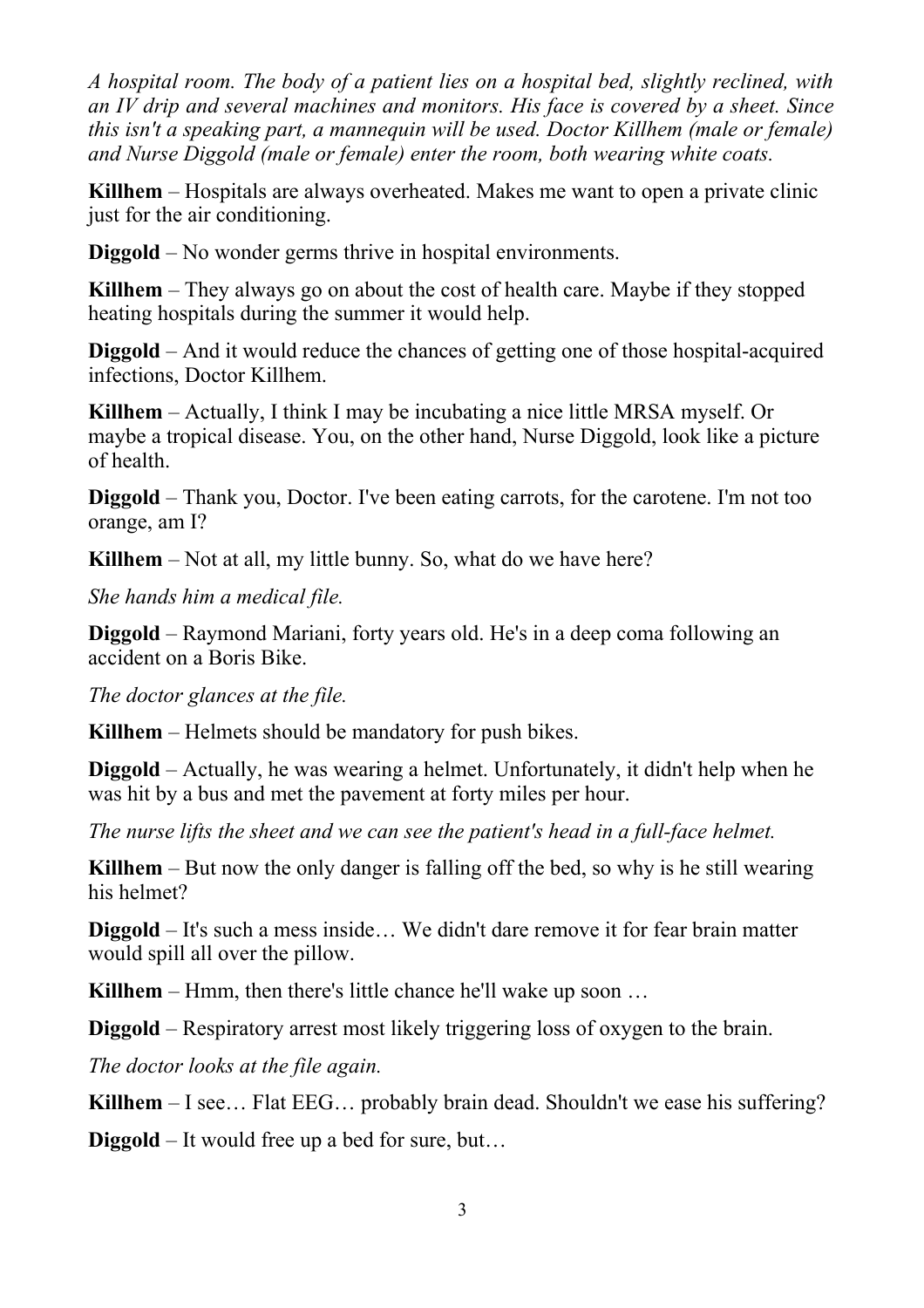**Killhem** – You're right, we should speak to his relatives first. Did you contact his family?

**Diggold** – Yes, they should be here soon.

**Killhem** – Perfect.

**Diggold** – No other recommendations for this patient, Doctor?

**Killhem** – Let me think… Leave the visor closed so the flies don't get inside.

**Diggold** – Oh, Doctor Killhem, you're really something else...

**Killhem** – Something else! Exactly! That's why I will soon join the two-tier medical system my dear. The public sector doesn't have the means to pay me what I am worth… Would you like to join me in my new private clinic, as head nurse?

**Diggold** – I would follow you to the ends of the Earth, Doctor Killhem... Even the university hospital in Scarborough if you wanted me to. So a nicely air conditioned private clinic in Belgravia sounds even better.

**Killhem** – I can feel we'll do great things together, Nurse Diggold… I just need to find some generous donors to fundraise for my project!

**Diggold** – I think I have an idea…

**Killhem** – Really? You're wonderful, Nurse Diggold.

*She pulls the sheet over the helmet.*

**Killhem** – Why cover his face with the sheet? When I came in I thought he was dead.

**Diggold** – Sometimes he opens his eyes. Must be a nervous reflex. It's to protect them from the light.

**Killhem** – It's true, strip lighting is so harsh on the eyes… In our private clinic I'll have them install pearlescent lighting. It's much more flattering on the complexion.

**Diggold** – Especially for those getting end of life care.

**Killhem** – Don't worry, my private clinic will only admit patients that are creditworthy and in perfect health. I'm thinking of transitioning to plastic surgery.

**Diggold** – The rich are also entitled to have access to medical care to solve their little problems... No one is perfect. *(Looking down at her chest)* In fact I was thinking of a bit and nip and tuck myself.

*They make their way out.*

**Killhem** – I'll take a closer look later, Nurse Diggold. A very close look. Who's the next patient?

**Diggold** – A homeless man that was found last night in an alcohol-induced coma. He probably won't wake up either.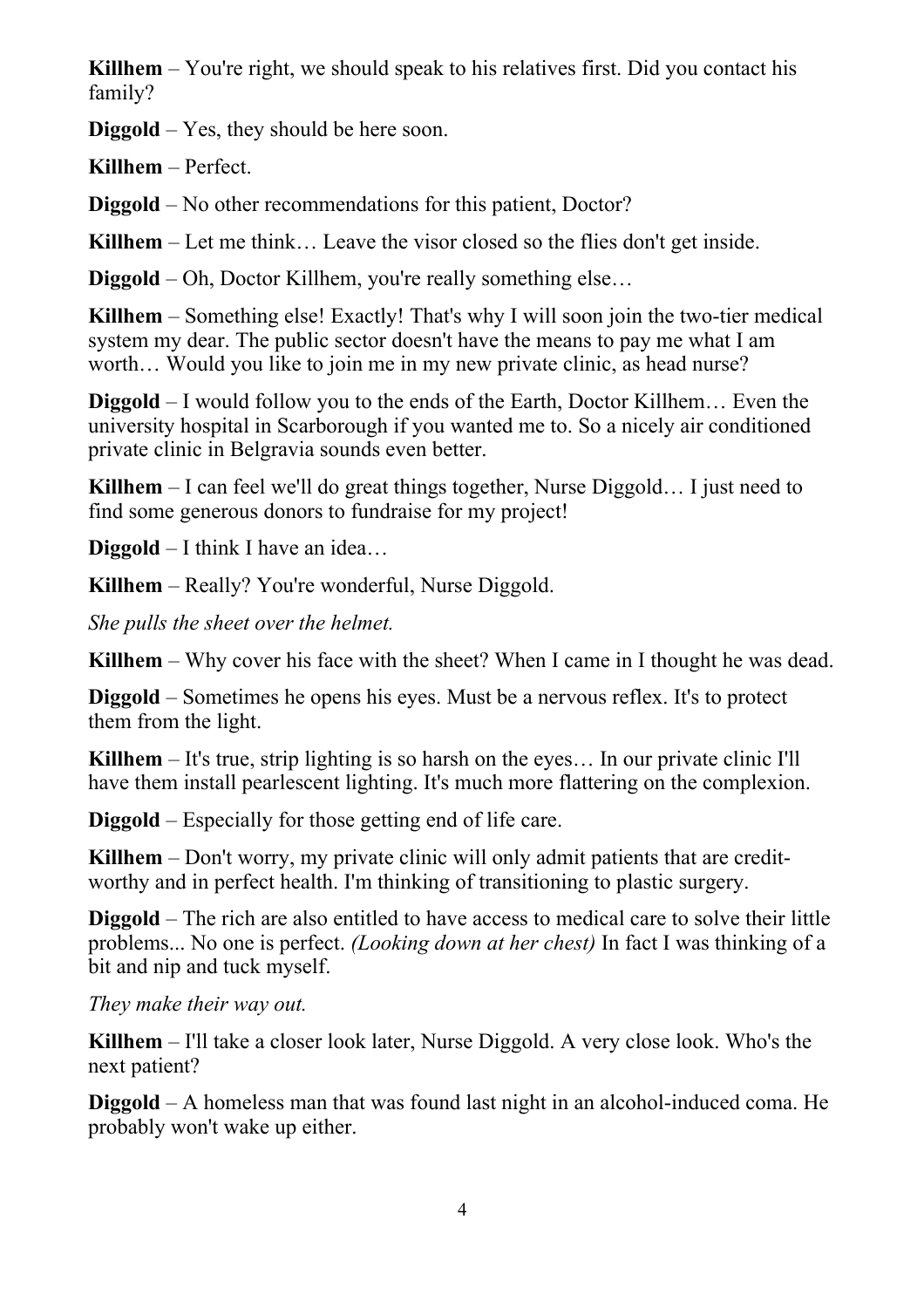**Killhem** – In this heat we shouldn't keep him here long, or he'll stink up the place... Do they have room in the kitchen freezer? They could tuck him in behind the processed meats, that'd keep him cool.

**Diggold** – Oh Doctor, you're too much! You make everything so funny... I'm the one who's going to die of laughter!

**Killhem** – With the jobs we have, if we can't laugh a little...

*They leave the room. Immediately, Quentin (or Quentine), a boho chic man (or woman), enters with a mobile phone glued to their ear.*

**Quentin** – Listen, I don't know everything yet. I just got to the hospital, but I went to the wrong room. I found some poor guy suffering from hypothermia who didn't smell very nice. But now I've found him, I'm standing right in front of him…

*He notices the patient on the bed.*

**Quentin** – He doesn't look too well either, actually... He's got tubes and wires everywhere… Like a mini substation. Actually, I'm not entirely sure it's him. His face is covered by a sheet... Yes, I know, it's not a good sign… Well, the doctor will be here soon, I'll find out more…

*Beatrice, a Sloane Ranger type, arrives.*

**Quentin** – Sorry, I have to go. My sister just came in. OK, I'll call you when I know more, but don't wait for me for lunch… Love you too…

*He puts his mobile phone away and greets his sister (hugs or kisses).*

**Beatrice** – Hi Quentin.

**Quentin** – Hello Beatrice.

*She notices the patient with the sheet over his face.*

**Beatrice** – Oh my God! Don't tell me I'm too late… Is he dead?

**Quentin** – I think if he was dead they'd have unplugged all of this.

**Beatrice** – Are you sure it's him? I got the wrong room at first...

**Quentin** – You too? I don't know why they have a room 13 and a 13 a...

**Beatrice** – Maybe it will bring him luck.

**Quentin** – What will?

**Beatrice** – Number 13!

*He looks at the chart at the foot of the bed.*

**Quentin** – Raymond Mariani. Yes, that's him.

**Beatrice** – Maybe we could remove this sheet from his face, no?

**Quentin** – It does look a little like a shroud, but... I don't know if...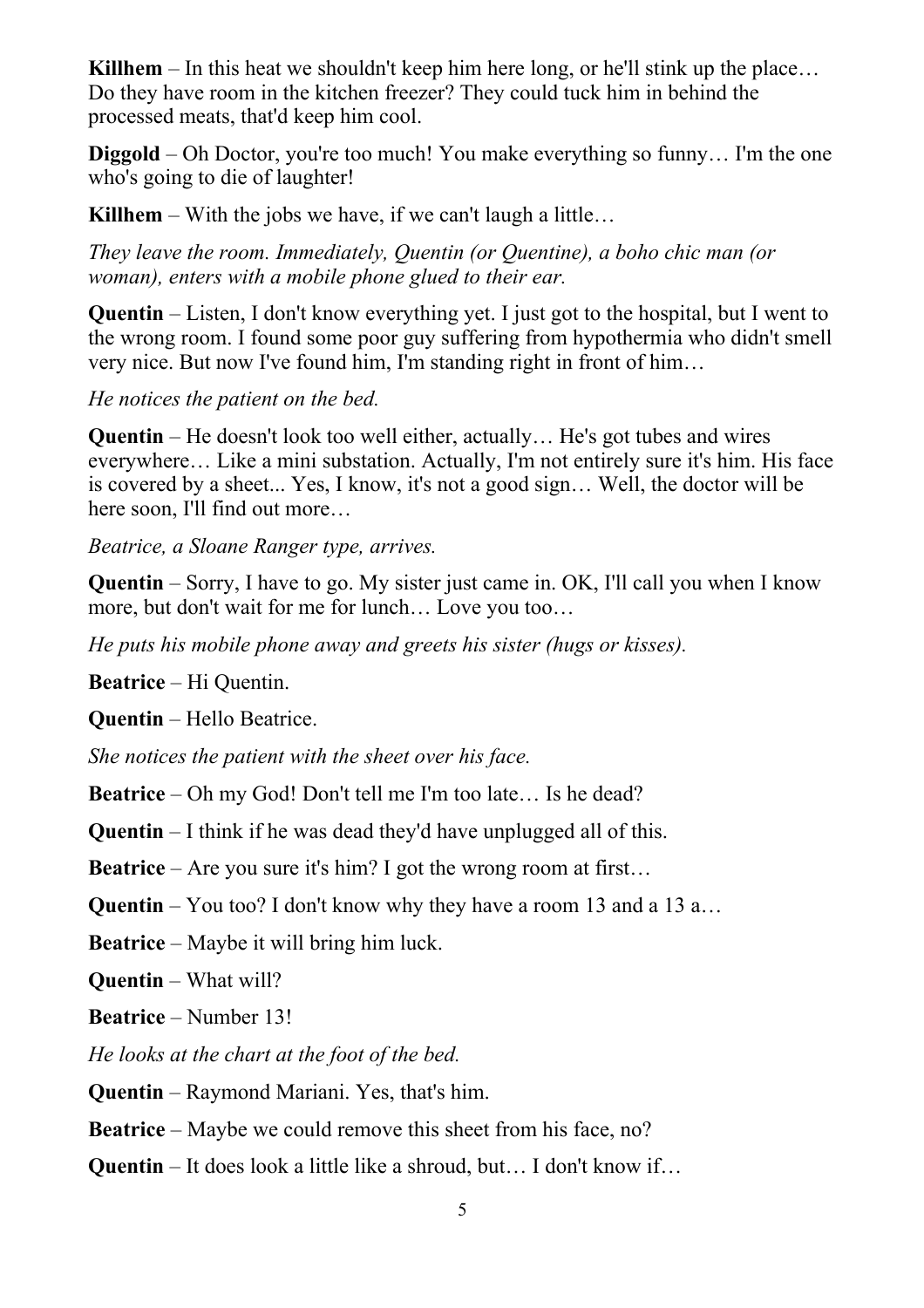**Beatrice** – You're right. It's best not to touch anything until the police arrive.

**Quentin** – You mean the doctor…

**Beatrice** – I bumped into him in the hall, he said he would be here shortly.

**Quentin** – What an unbelievable story... It's been so long since I heard from him... To see him again today, like this… in this state… And you? How are you?

**Beatrice** – I'm OK.

*Awkward silence.*

**Quentin** – Do you still live in Windermere?

**Beatrice** – I've never lived in Windermere.

**Quentin** – Really?

**Beatrice** – I live in Windsor.

**Quentin** – Oh, that's right…

*Another awkward silence.*

**Beatrice** – Are you still working for that ad company?

**Quentin** – I'm in finance.

**Beatrice** – Oh, that's right…

**Quentin** – How about Raymond, were you in contact?

**Beatrice** – No more than you… The last time I saw him was at Dad's funeral. Which you didn't attend, if I remember correctly.

**Quentin** – Something came up at the last minute. But you have to admit that our family... doesn't really have a sense of family.

**Beatrice** – It's awful… He never had any luck.

**Quentin** – No... Poor Raymond... Just his first name...

**Beatrice** – What about it?

**Quentin** – Don't you think it's strange that he's named Raymond?

**Beatrice** – Plenty of people are called Raymond.

**Quentin** – Not people like us. And not his age.

**Beatrice** – That's true … And to my knowledge we don't have any grandparents or uncles that he could be named after.

**Quentin** – I don't know… Maybe he was adopted…

**Beatrice** – It would explain a lot…

**Quentin** – He always was the ugly duckling...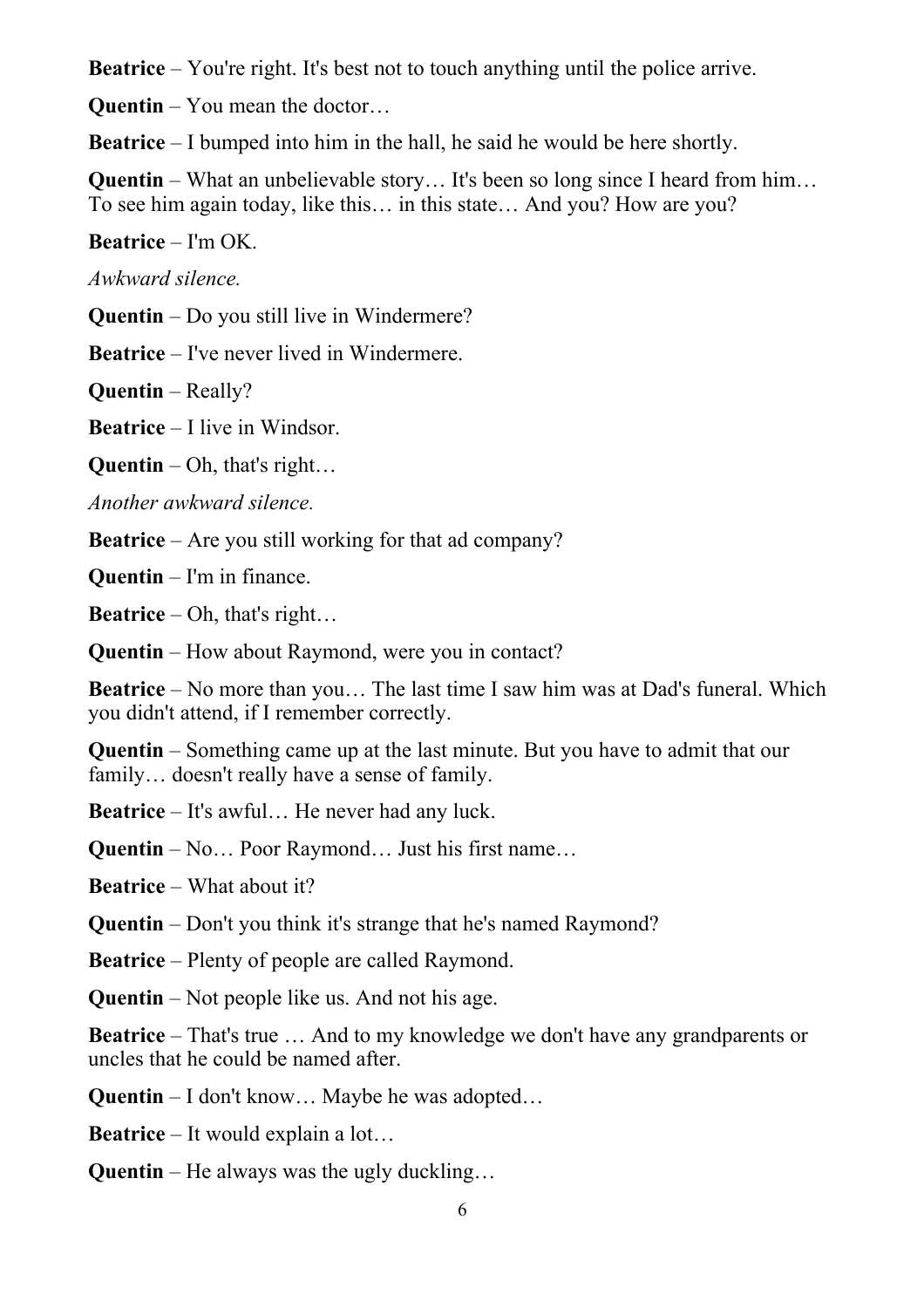**Beatrice** – That's true… He doesn't even look like us.

**Quentin** – There's something Asian about him, don't you think?

**Beatrice** – Asian?

**Quentin** – Just a touch, mind you.

**Beatrice** – You think he's adopted and they let him keep his first name?

**Quentin** – I don't think there's a lot of Asians called Raymond…

**Beatrice** – No…

*A beat.*

**Quentin** – On the bright side, if it turned out we weren't from the same family, if he needed a kidney we wouldn't be compatible…

**Beatrice** – There's that.

**Quentin** – Speaking of which… Here's the doctor… *(Quietly to Beatrice)* And given his name, I'd be surprised if he brought good news…

*The doctor and the nurse arrive with appropriately gloomy faces.*

**Killhem** – Doctor Killhem. And this is Nurse Diggold.

**Beatrice** – Hello Doctor.

**Quentin** – Nurse…

**Beatrice** – We came as soon as the hospital contacted us.

**Killhem** – You're the patient's brother and sister, am I right?

**Quentin** – Yes, well…

**Killhem** – I am sincerely sorry for what happened to your brother.

**Beatrice** – Is it that bad?

**Killhem** – I won't lie to you, his condition is extremely worrying. He's in a critical state and we don't know which way it'll go.

**Beatrice** – You think there's still hope?

**Killhem** – Mr Mariani suffered a catastrophic head trauma and unfortunately the skull has been severely damaged. He is currently in a deep coma, and is on life support. We are going to do more tests but it would seem he is already brain dead.

**Quentin** – You mean he's a vegetable…

**Killhem** – I studied medicine for 14 years. I wanted to give you some context and more information to justify my astronomically high salary. But yes, that's what he is. A vegetable.

**Beatrice** – So there's no chance he'll ever wake from his coma?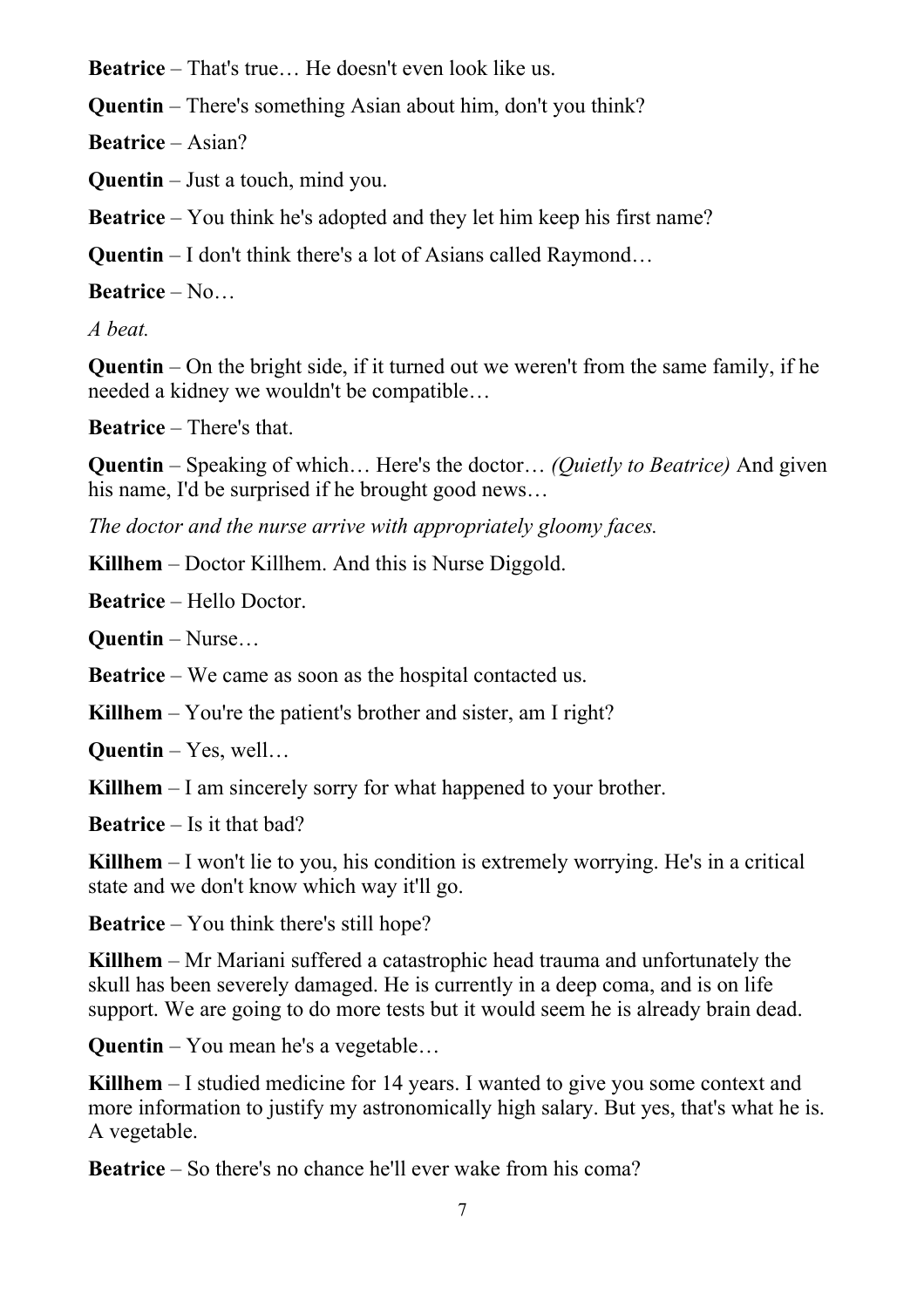*Killhem takes the x-ray that Diggold took out of a file, and shows it to them.*

**Killhem** – This is an x-ray of Mr Mariani's skull. As you can see, there are numerous lesions and several fractures.

*Quentin and Beatrice look at the x-ray pretending they understand what they are looking at.*

**Beatrice** – Indeed, it's not pretty.

**Quentin** – But the skull looks intact… the curve is perfect…

**Killhem** – That's not his skull, that's his helmet.

**Beatrice** – His helmet?

**Diggold** – The skull is so damaged that we chose to leave the helmet to keep the brain in place.

**Killhem** – At least what's left of it…

**Quentin** – Do you mean that without the helmet...

**Killhem** – Imagine spaghetti in a broken colander, in a saucepan. We felt it was safer to keep the saucepan under the colander so the spaghetti didn't spill in the sink.

**Quentin** – Oh, now I understand.

*Killhem puts the x-rays away.*

**Killhem** – I am very sorry to have to ask you this so bluntly, but… Do you know whether Mr Mariani had made any provision for continued care and organ donation, particularly in the case where he would need to be kept artificially alive?

**Beatrice** – I don't know… We never had the chance to discuss that particular subject… We didn't see each other very often, you see… *(To Quentin)* Did he mention anything to you?

**Quentin** – No... The last time I saw him was at your wedding. I imagine he didn't think the circumstances were ideal to bring it up. Although… Who hasn't considered assisted suicide during the Birdie Song? Honestly?

**Killhem** – I don't want to rush you of course. But you'll need think about it now.

**Diggold** – And if it becomes relevant, there's also a decision to be made regarding organ donation.

**Quentin** – Organ donation? Oh no, but... We need to tell you, Doctor... We have reason to think that Raymond is our adopted brother... Therefore we wouldn't be compatible for an organ donation…

**Diggold** – I think Doctor Killhem was talking about donating Raymond's organs...

**Quentin** – Raymond's… Of course... Yes… Personally I am totally in favour, of course. If it can help save another life…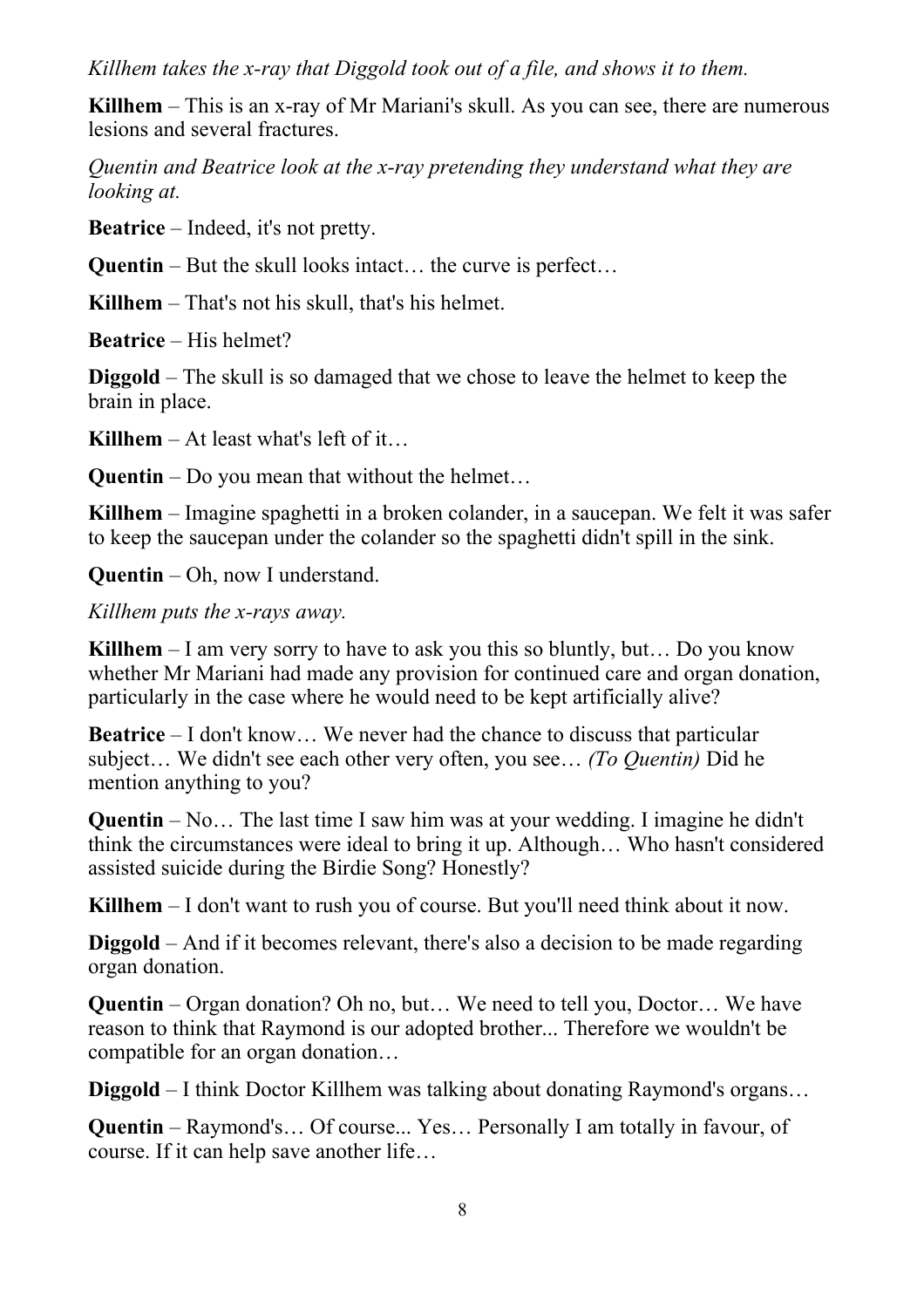**Killhem** – In any case, we would also need Mrs Mariani's agreement. She just called, she'll be here soon.

**Beatrice** – Mrs Mariani…

**Diggold** – His wife. Your sister-in-law.

**Quentin** – Of course…

**Killhem** – I will leave you with your brother… You can talk to him, of course, but we're not sure he can hear you.

**Quentin** – Thank you Doctor.

**Killhem** – Let me know if you have any other questions… And if you need anything you can ring and a nurse will come… or a priest.

*The doctor and the nurse leave the room. Quentin and Beatrice turn toward the patient.*

**Beatrice** – Did you know he was married?

**Quentin** – No…

**Beatrice** – He could have at least told us. I don't know that I would have gone to his wedding but you know… Don't you think?

**Quentin** – I don't know why but I can't picture him with a wife.

**Beatrice** – Yeah… I'm curious to see what she looks like…

**Quentin** – According to the doctor it won't be long before we find out...

*At that moment, Peggy, Raymond's presumed wife, arrives. The character can be played by a woman who looks and moves in an unfeminine way, or by a man dressed as a woman.*

**Peggy** – Oh my God! Raymond!

*Quentin and Beatrice glance at each other, intrigued.*

**Peggy** – Don't tell me I'm too late?

**Quentin** – Don't worry, he's still alive. Well, so to speak...

**Peggy** – Peggy. I am Raymond's partner. Who are you?

**Quentin** – I'm his brother…

**Beatrice** – And I'm his sister…

**Peggy** – Strange… He never mentioned either of you…

**Quentin** – He never told us he was married either…

**Peggy** – He always was very discreet. I mean… He's still very discreet.

**Quentin** – For sure, in his condition, he couldn't be more discreet.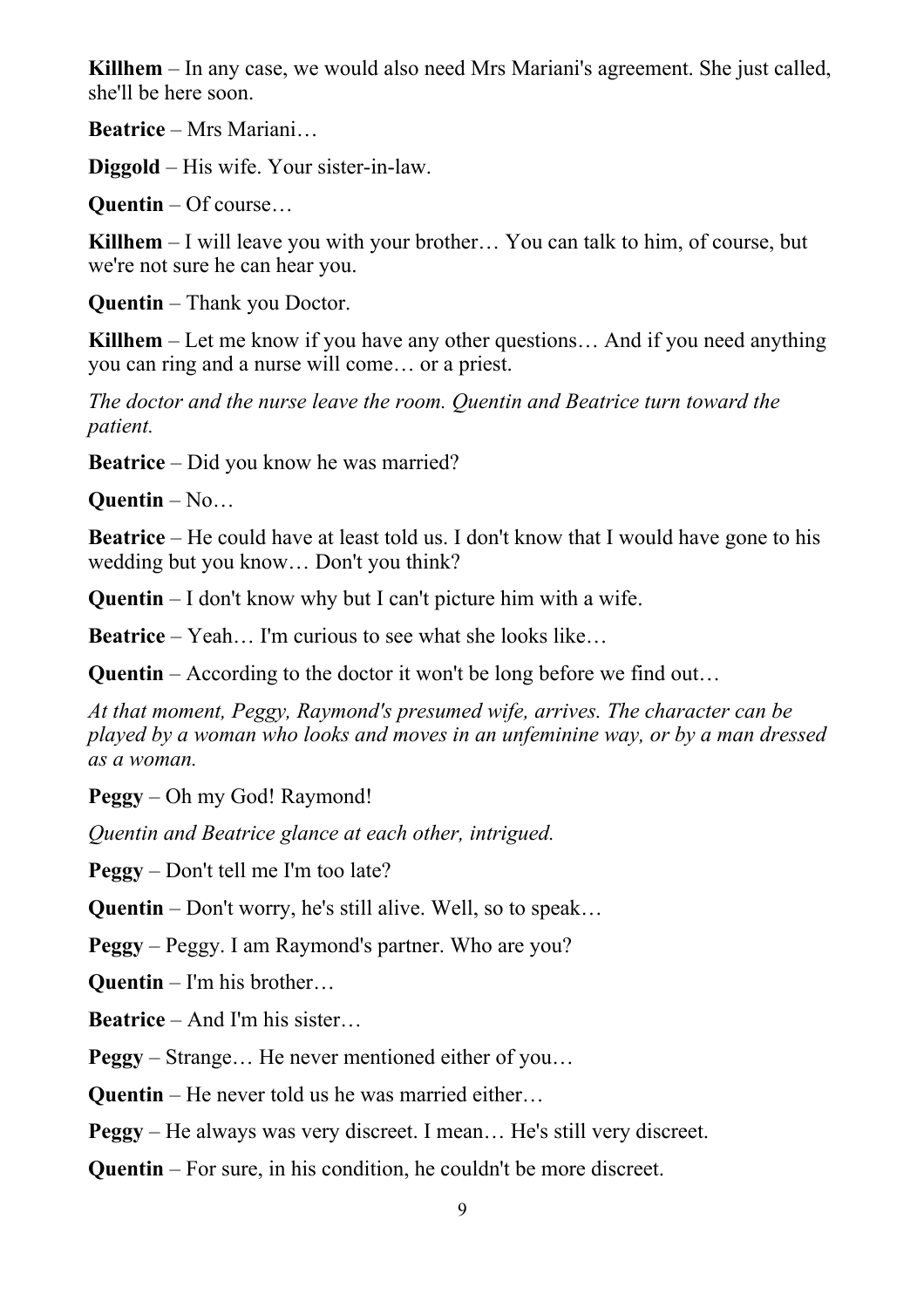**Peggy** – Did the doctor say whether there was still any hope?

**Beatrice** – He wasn't very reassuring, actually… We are just as distraught as you are… Do you have children?

**Peggy** – Not yet, unfortunately... I would have had something left of him...

**Beatrice** – Of course.

**Peggy** – But they are going to fix him, aren't they?

**Quentin** – I think they asked us here to see whether we were in agreement about putting him out of his misery…

**Peggy** – Putting him out of his misery?

**Beatrice** – Raymond is unfortunately in a deep coma following this accident.

**Peggy** – His accident? What happened, exactly?

**Quentin** – That's true... What happened, exactly?

**Beatrice** – We forgot to ask…

**Quentin** – A traffic accident, maybe.

**Peggy** – Raymond didn't drive.

**Quentin** – Regardless, I think that Doctor Killhem is waiting for the greenlight to unplug him…

**Peggy** – Unplug him? This isn't a toaster you're talking about! Raymond is your brother!

**Beatrice** – To be honest, it's been years since we last saw him…

**Quentin** – I even wonder why they asked us to come.

**Beatrice** – We are his only family, apart from you, but to ask us to make such an important decision…

**Quentin** – I'm not a believer so I don't have anything against euthanasia... In fact, don't you think it's a sign?

**Peggy** – A sign?

**Quentin** – Euthan-asia.

**Beatrice** – We think that Raymond might well have come from Asia.

**Quentin** – I think it's a sign.

**Beatrice** – Maybe you should be the one to make the decision. After all, you knew him much better than we did…

*Peggy starts sobbing in an unconvincing manner.*

**Peggy** – No, I am not ready to... to unplug him... Not just yet anyway...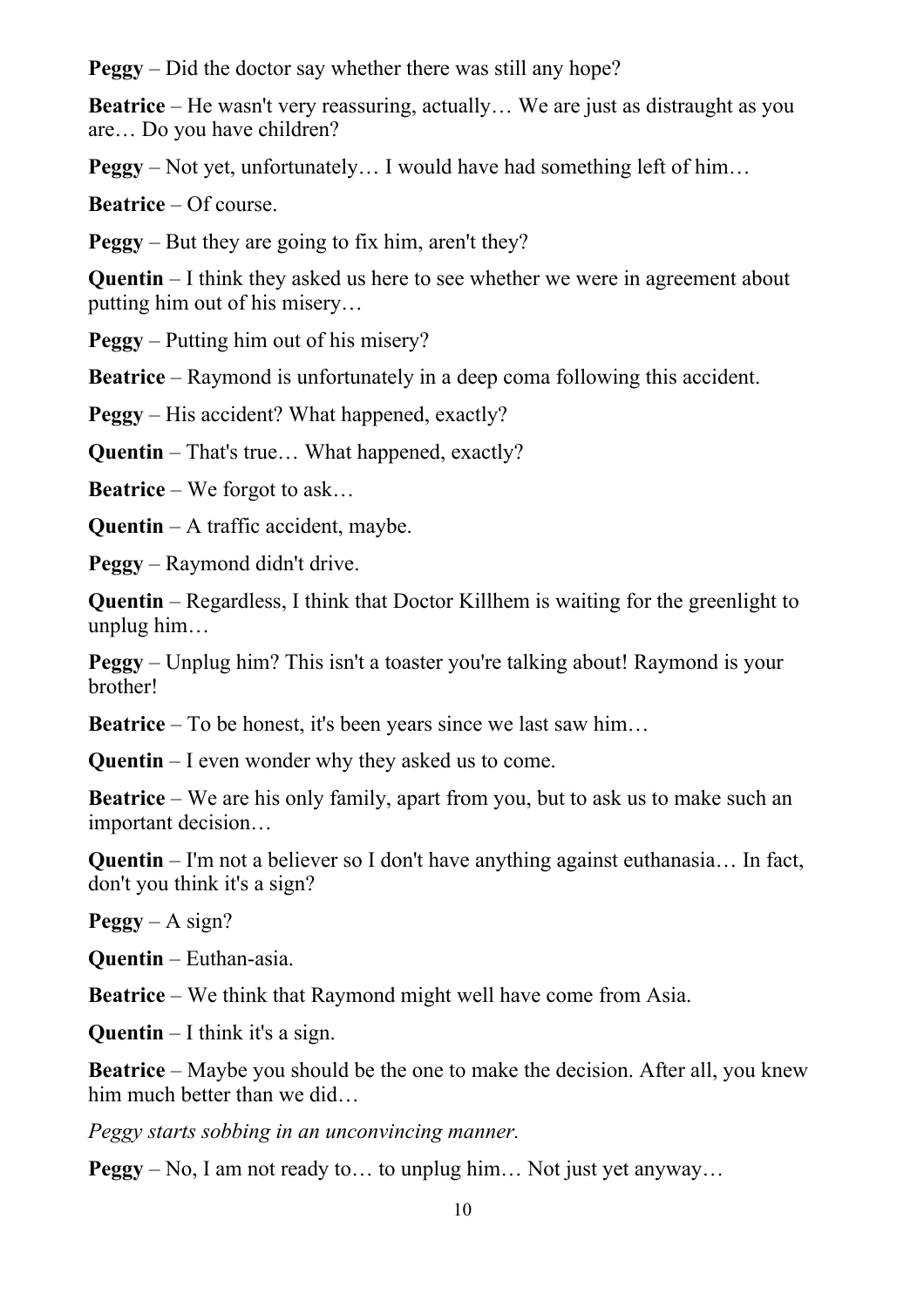**Beatrice** – We totally respect your decision. Don't we, Quentin?

**Quentin** – Of course… *(He glances at his watch)* Actually, I have to go soon… Since we can't do anything for the moment…

**Beatrice** – Me too... I have guests for dinner tonight and...

**Quentin** – Actually, I don't think that our presence makes a big difference, the state he's in…

**Peggy** – I'll stay with him, if that's OK with you…

**Beatrice** – But of course… You are his wife after all…

*Quentin and Beatrice are about to leave but the nurse comes back.*

**Diggold** – Oh, you must be Mrs Mariani…

**Peggy** – Yes… Could you give me some more information on Raymond's condition?

**Diggold** – We are waiting for the latest results, but to be honest we are not very optimistic.

**Peggy** – Is he getting worse?

**Diggold** – No, not really. His condition is stable.

**Peggy** – In that case maybe there's still hope.

**Diggold** – Unfortunately, my dear, in this instance stable isn't a positive.

**Quentin** – A vegetable is also in a stable condition.

**Diggold** – Mr Mariani is indeed in a vegetative state. There are very few chances of his condition improving.

**Peggy** – Are you sure?

**Diggold** – Unfortunately. I think you should start thinking about what would be best for him.

**Beatrice** – Do you think he's in pain?

**Diggold** – Hard to tell, but... kept alive in this sort of state, that's not much of a life, don't you think?

**Beatrice** – The nurse is right, Peggy. I understand your pain, but we can't leave him like this…

**Diggold** – Your sister-in-law is right. Of course the departure of a loved one is one of our Lord's greatest tests, but at some point you must start the grieving process, get a move on and face things head on. There's lots of paperwork to fill in. And the inheritance of course. There's no need to drag things on.

**Quentin** – Inheritance?

**Beatrice** – But of course… the inheritance… We'd forgotten about that…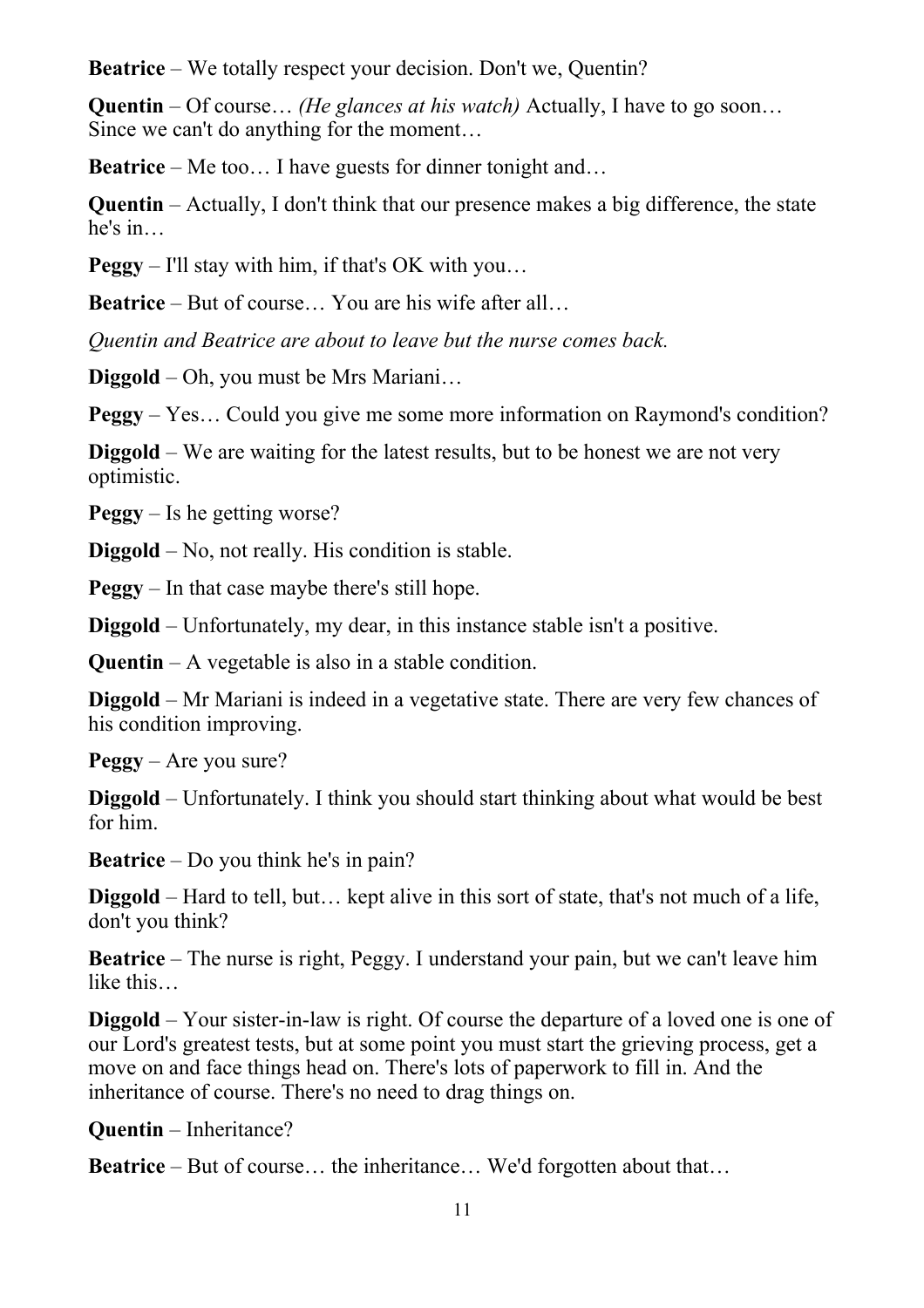**Quentin** – Who are the beneficiaries?

**Diggold** – Well, typically… *(To Peggy)* You're his wife, aren't you?

**Peggy** – Yes, well, yes, I mean …

**Diggold** – If your husband came to die, you would inherit... Actually, since you're the patient's spouse I would need to get you to sign some forms while you're here…

**Peggy** – Well… Actually, we weren't married yet…

**Diggold** – Oh... And you didn't have any children either?

**Peggy** – No…

**Diggold** – In that case, it's his brother and sister who are the beneficiaries... But I don't think that's your main worry right now.

**Quentin** *(dreamily)* – No, of course not…

**Diggold** – I'll let you talk it over as a family...

*The nurse leaves the room.*

**Peggy** – Sorry, nature's calling.

*Peggy leaves for the bathroom.*

**Quentin** – So we're the beneficiaries…

**Beatrice** – We are his only family if he isn't married...

**Quentin** – That's crazy…

**Beatrice** – Yes…

**Quentin** – Do you think he had a lot of cash?

**Beatrice** – I doubt it, but… Who knows… We hadn't seen him for years.

**Quentin** – I don't even know what he does for a living.

**Beatrice** – I'm going to guess he's on benefits.

**Quentin** – I don't know… maybe he does work.

**Beatrice** – Well, I doubt he makes it past the income tax threshold.

**Quentin** – We should ask his wife... I mean, Peggy... She would know...

*Peggy comes back.*

**Beatrice** – Feeling better?

*Peggy seems to be looking for something.*

**Peggy** – I'm OK… Do you know where they put his belongings?

**Beatrice** – His belongings?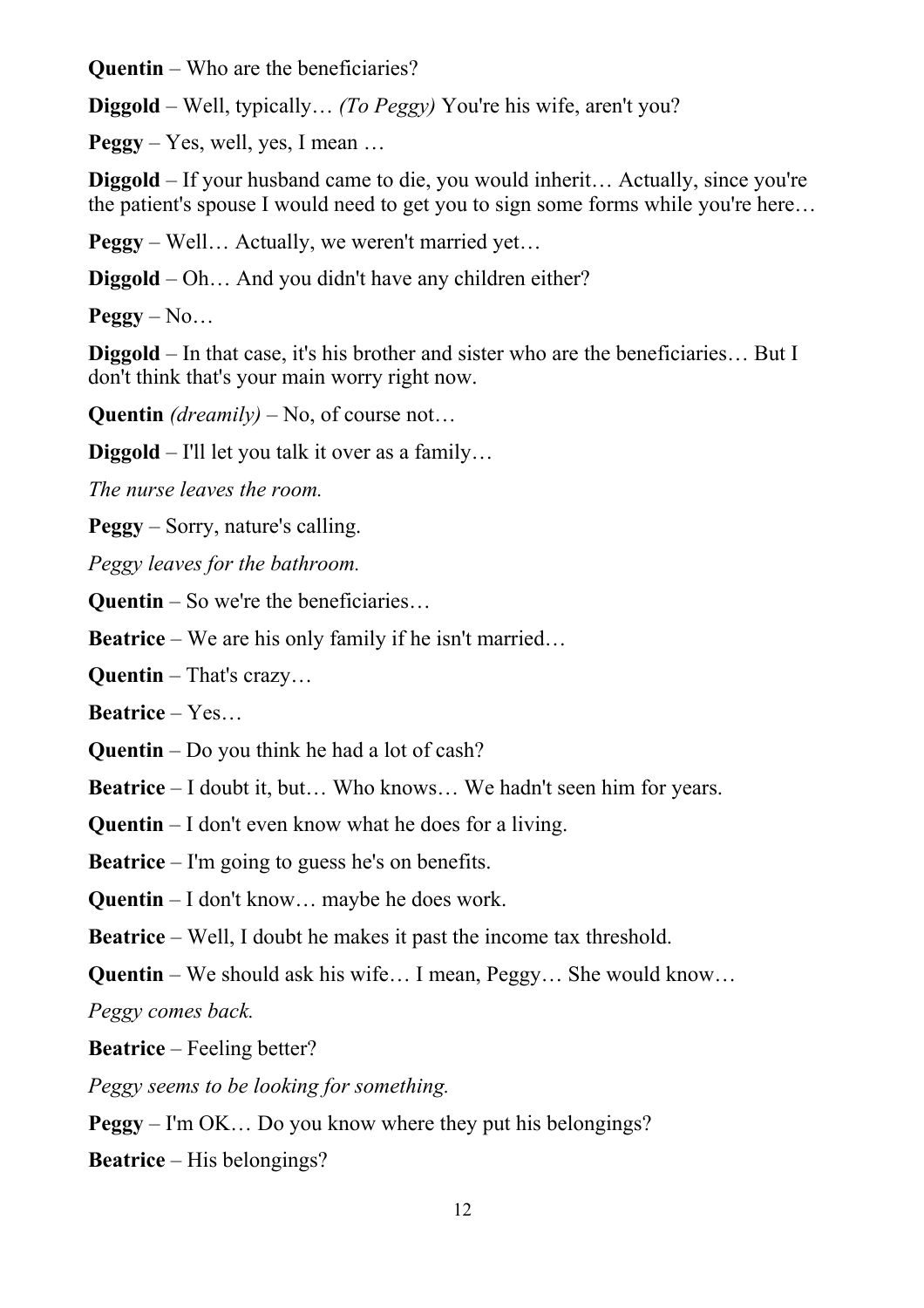**Peggy** – Didn't he have a suitcase when they brought him in?

**Quentin** – If he was hospitalised following an accident, I wouldn't have thought he'd had time to pack a suitcase…

**Beatrice** – It's not as if he was heading for a stay in the maternity ward…

**Quentin** – Why do you want to know if he had a suitcase? I don't think he's going to need one for a while…

**Peggy** – No, of course... I'm sorry… I'm not myself…

**Quentin** – As you were living with him... could you tell us a little about his life? I mean, since we hadn't seen him for a long time…

**Beatrice** – Yes, how were things going for him?

**Peggy** – What do you mean, things?

**Beatrice** – Business… Did he have a job?

**Peggy** *(distracted)* – A job? Raymond?

**Quentin** – I knew it…

*Peggy seems preoccupied by something else.*

**Peggy** – I'll go ask the nurse if they stored his suitcase somewhere...

*She leaves the room.*

**Quentin** – She seems rather upset, doesn't she?

**Beatrice** – That's understandable.

**Quentin** – In any case, apparently he didn't have a fortune... So for the inheritance...

**Beatrice** – He may not have earned a fortune… but three years ago when Mum died, he would have inherited his share of Mum and Dad's estate.

**Quentin** – Shit, you're right…

**Beatrice** – We could at least get that back… I mean, it makes sense that it should come to us. We're his family after all.

**Quentin** – Especially since Raymond may not have actually been part of the family. If he was adopted from Bangladesh. Or even Birmingham.

**Beatrice** – I wouldn't mind some money right now. We've just bought property in Provence, right next to Cliff Richard's place…

**Quentin** – No, really? Provence is stunning. The light. The lavender...

**Beatrice** – The thing is there really is a lot of work to do before it looks like Cliffy's house. Right now even Lulu wouldn't take a summer holiday there.

**Quentin** – I see. And since he's lying here like a vegetable...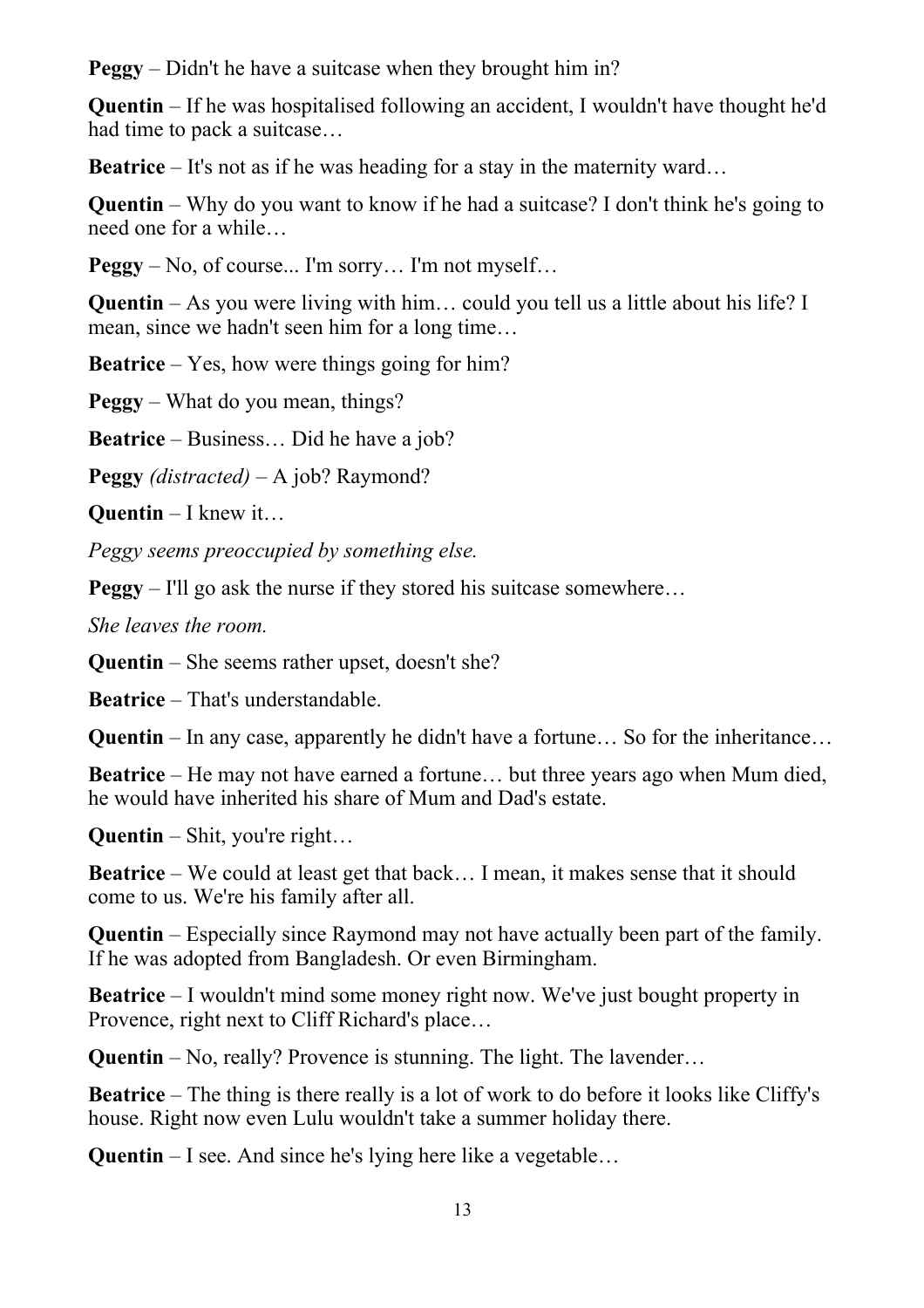**Beatrice** – Unplugging him would be the compassionate thing to do.

*They are lost in thought for a moment.*

**Quentin** – What if he'd already blown it all?

**Beatrice** – You think?

**Quentin** – This is Raymond we're talking about...

*Peggy returns.*

**Peggy** – Apparently he didn't have a suitcase…

**Beatrice** – But other than that, everything was good? He didn't have any financial troubles?

**Peggy** – Financial troubles?

**Quentin** – I think he recently came into a small inheritance. I hope he would have managed the money sensibly.

**Peggy** – Sensibly? Raymond?

**Beatrice** – Oh, that's right…

*The nurse comes back.*

**Diggold** – So? Have you been able to have a family discussion about the best course of action for your loved one?

**Quentin** – Well, actually…

**Beatrice** – We haven't made a decision yet.

**Quentin** – And we're not necessarily in agreement...

**Beatrice** – Peggy isn't quite ready for...

*Peggy is still looking for something.*

**Peggy** – So, he didn't have a suitcase when he arrived?

*She even looks under the bed.*

**Diggold** – Having said that, if Mr Mariani wasn't married, it's up to his brother and sister to decide what's best for him.

**Quentin** – Actually… we would like a little more information.

**Diggold** – On his medical condition? Well, as I was telling you earlier...

**Quentin** – We were thinking more in terms of the finances.

**Diggold** – Don't worry about that. Euthanasia is not covered by the NHS yet but we consider this medical procedure a charitable and Christian act that we perform without charge. However, if you insist on making a donation, Doctor Killhem is considering creating a foundation in Belgravia for…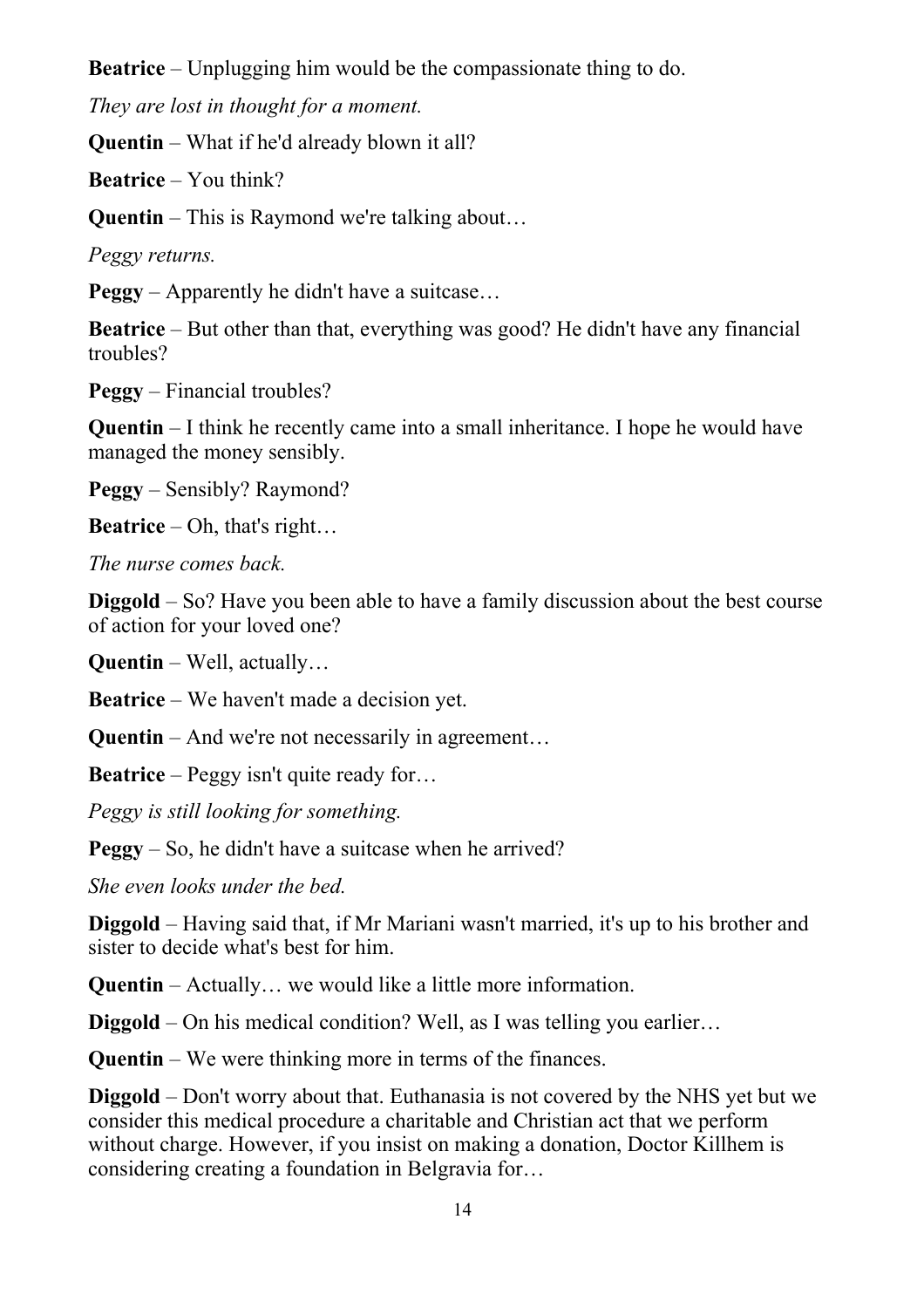**Beatrice** – We were thinking more about the inheritance aspect of the finances.

**Diggold** – The inheritance. I see. Well, of course.

**Quentin** – Did you know whether Mr Mariani was a man of means?

**Diggold** – He was comfortable enough to have a subscription to Boris Bikes… But you should really ask his most recent partner…

*Peggy wasn't paying attention but reacts when she hears her name.*

**Peggy** – Pardon?

**Diggold** – You need to know that in accepting your brother's inheritance you agree to take on his potential debts as well as his assets. That includes his hospital fees…

**Beatrice** – You're kidding...?

*Quentin and Beatrice consider for a moment the patient and all the medical apparatus that surrounds him.*

**Quentin** – Private rooms costs a packet, right?

**Diggold** – A fortune, indeed. His care is covered under the NHS but by rights if he hasn't got private healthcare he should have been out on the ward with the rest of the great unwell.

**Beatrice** – Did Raymond have private healthcare?

**Diggold** – I'll have to check with accounts... But if you're not sure you can always refuse the inheritance and make Doctor Killhem's foundation the beneficiary…

**Quentin** – But of course… I see…

**Diggold** – In any case, with regards to the life support decision, I would advise you to carefully weigh the pros and cons… Because he could stay in a coma for years and who knows how much that will end up costing.

**Beatrice** – In that case we may have to put him quickly out of his misery. What do you think, Quentin?

**Diggold** – I'll give you a few more minutes to decide...

*She leaves the room.*

**Beatrice** *(to Peggy)* – What do you think?

**Peggy** – Isn't there a small chance that he could wake from his coma?

**Quentin** – After all, if we renounce the inheritance, whether he lives or dies...

**Beatrice** – True, we don't need to rush his death. It's not very Christian...

**Quentin** – I need to talk to my solicitor, but I wonder if the hospital bills aren't the family's responsibility even if we turn down the inheritance.

**Beatrice** – But we hardly even know Raymond!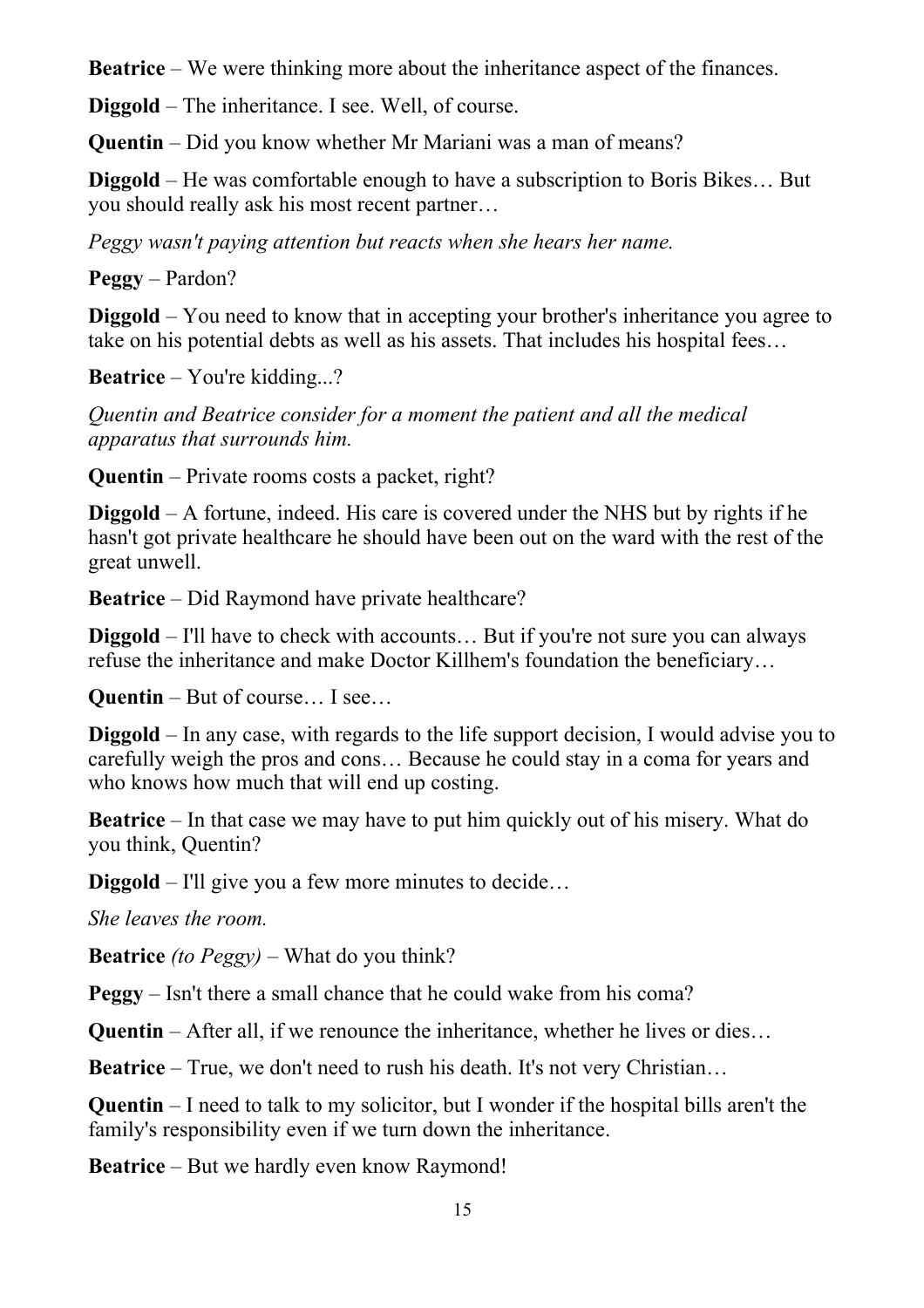*They move close to the patient.*

**Quentin** – You think he can hear us?

**Peggy**- Go figure…

**Beatrice** – What about the organ donation, what do you think about that?

**Quentin** – Donating his organs?

**Beatrice** – What? You want to sell them?

**Quentin** – I don't know... How much do you think we could get for them?

**Beatrice** – It could go towards the hospital bills… I'm kidding, my nerves are shot.

**Quentin** – Are you sure he can't hear us?

**Beatrice** *(to Peggy)* – Do you know where he stood on organ donation?

**Peggy** – No…

*A beat.*

**Beatrice** *(to Peggy)* – Would you consider marring Raymond, before we unplug him?

**Quentin** – And before we remove his organs, naturally.

**Beatrice** – That way you could have his name. Think of it as a souvenir.

**Quentin** – Since you don't have children.

**Beatrice** – Post-mortem artificial insemination would be one step too far.

**Quentin** – I'm not sure you can marry someone in a coma... That's another question for my solicitor.

**Peggy** – Yeah, right. I see what you're up to... A few minutes ago I wasn't part of the family and now you want me to marry him so I can foot the hospital bills.

**Beatrice** – That's such a negative way to see things...

*Doctor Killhem enters the room.*

**Killhem** – So, everything good in here? I mean… Given the circumstances. Did someone offer you a coffee? Or a danish? Oops, I forget I'm still working for the NHS. A rich tea and a Nescafe perhaps?

**Beatrice** – Oh, Doctor! Perfect timing, we need your advice.

**Killhem** – Please, we are here to help.

**Quentin** – It's about Raymond's private health care.

**Killhem** – Unfortunately, your brother didn't have private healthcare. And I don't want to worry you but some sort of admin error means that he was placed in a private room and has already incurred some considerable expenses.

**Beatrice** – It's OK, we're already pretty worried anyway...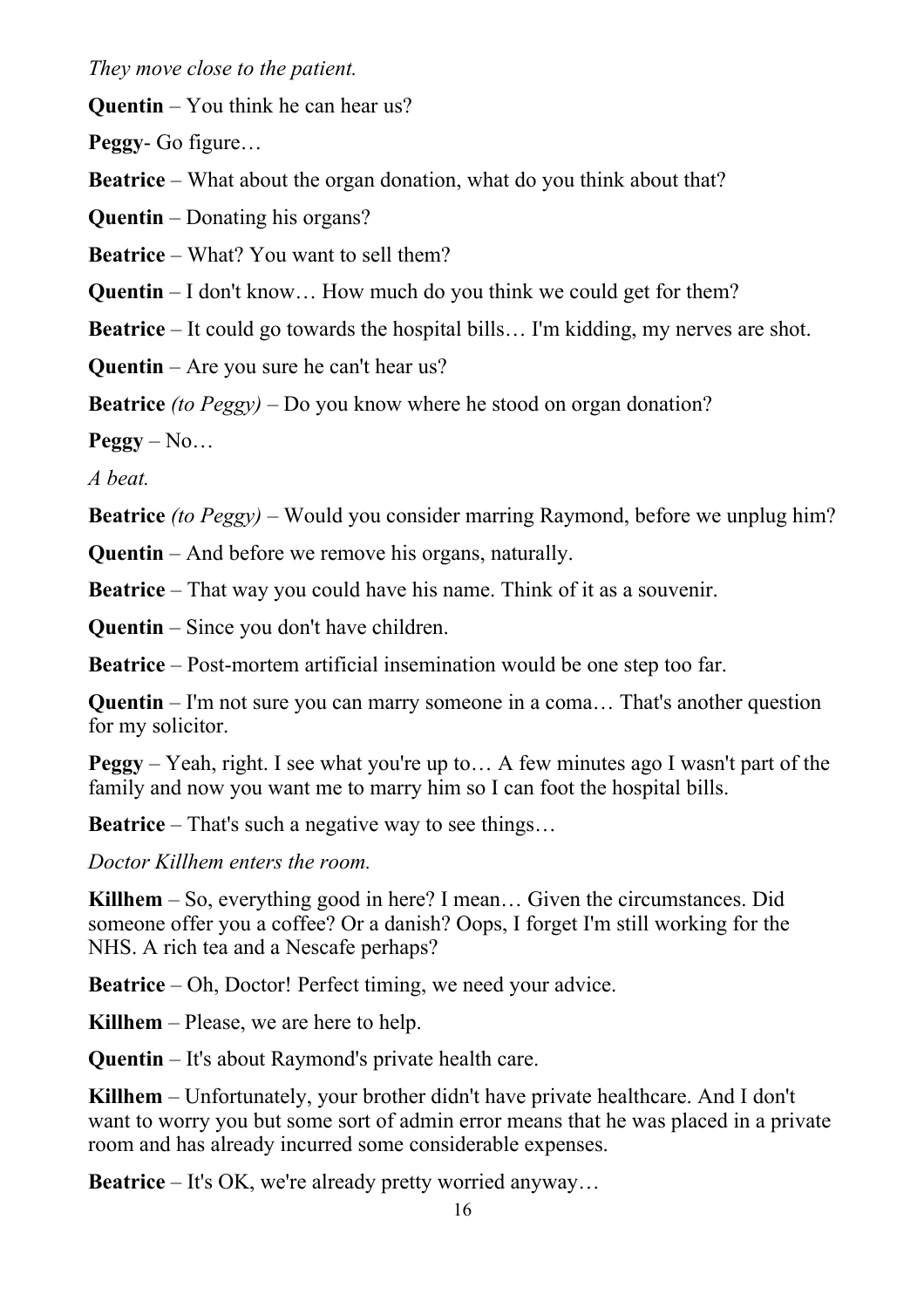**Killhem** – I understand… Seeing your brother… Or your life partner in such a state… It's difficult to comprehend, I know.

**Peggy** – But you think there's a chance he might talk again one day?

**Killhem** – Talk? Dear God… A miracle is always possible, but you'll have to send the request much higher than me *(looks skyward).* And while miracles are not guaranteed to work they are free… euthanasia on the other hand is a dead cert but not covered by the NHS.

**Beatrice** – Thank you for these comforting words, Doctor...

**Killhem** – Oh, before I forget, the police are waiting at reception.

**Peggy** – The police?

**Killhem** – I told them the patient wasn't able to answer questions, but they are keen to talk to friends and family. I told the officer to come to the room… Anyway, if you change your mind about coffee and danish there's always Deliveroo.

*The doctor leaves.*

**Quentin** – The police? Why are the police here?

**Beatrice** – Maybe they're investigating the circumstances of the accident... it would make sense…

**Quentin** – Of course. Actually, we still don't know anything about this accident.

**Beatrice** – The nurse said something about a Boris Bike...

**Quentin** – You don't know what happened, do you?

**Peggy** – Well… I… No, not really.

**Beatrice** – Maybe this police officer will be able to tell us more.

**Quentin** *(seeing Peggy very uncomfortable)* – You don't want to find out?

**Peggy** – Look, I don't have time to explain, but please, don't tell the police about me, OK?

**Quentin** – Why not?

**Peggy** – I… I'm not Raymond's wife… I mean, I'm not his life partner either.

**Beatrice** – Really? So who are you?

**Peggy** – I'm his partner… His business partner.

**Quentin** – Business partner? What kind of business?

**Beatrice** – The kind of business that the police shouldn't know about, apparently…

*Someone knocks on the door.*

**Peggy** – I'll tell you later. I'll go and hide in the bathroom until they leave.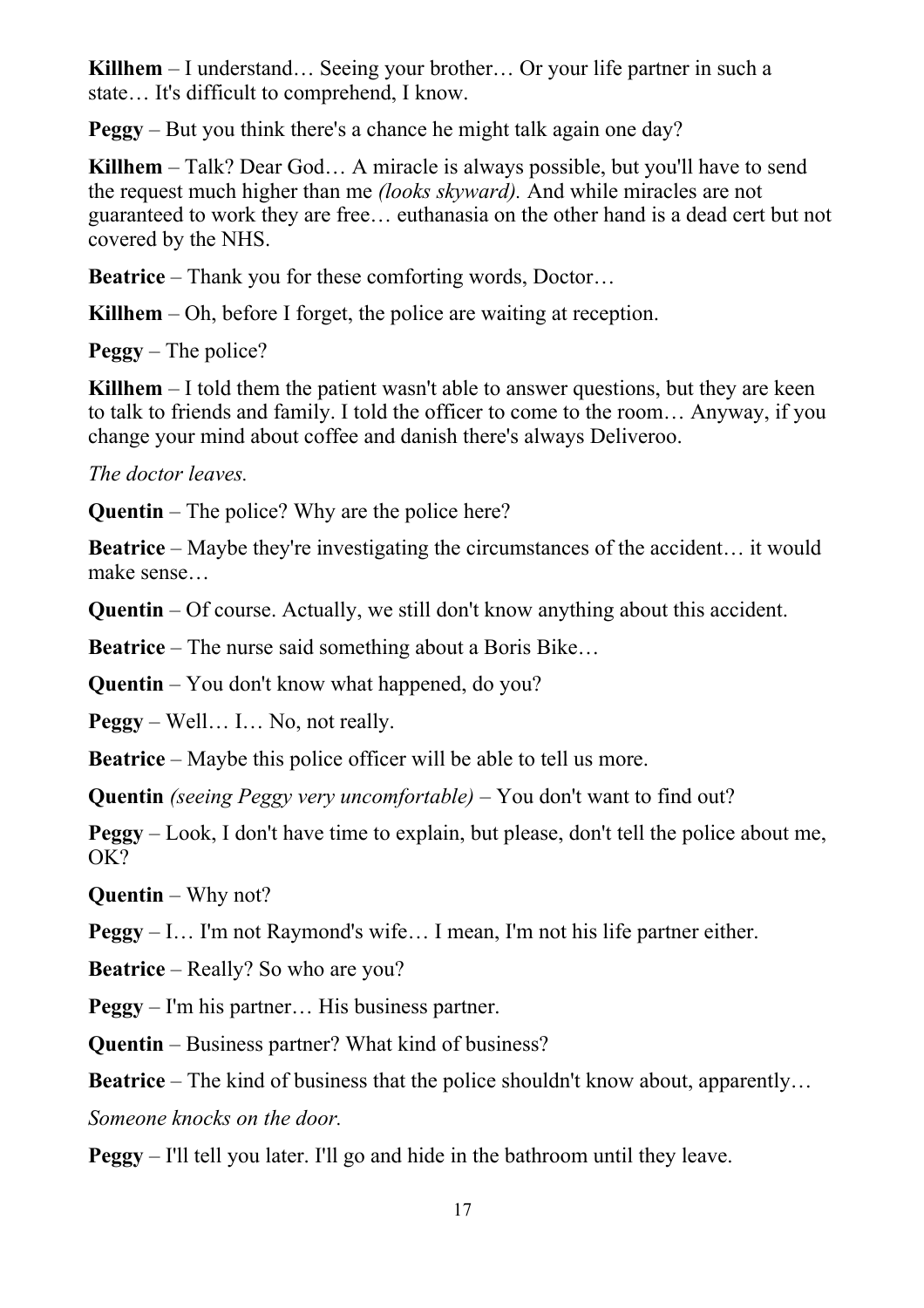*Detective McManigal (man or woman) comes into the room.*

**McManigal** – Detective McManigal *(wiping his brow)* It's hot in here, isn't it? You must be the family, I presume…

**Quentin** – His brother and sister, yes.

**McManigal** – I am investigating the case your brother is involved in.

**Beatrice** – A case? There's more to this than an accident with a Boris Bike? Did he fail to return it within the two-hour limit?

**McManigal** – It's a little more complicated than that, actually…

**Quentin** – Really?

**McManigal** – I thought you already knew… Your brother is in a coma following an armed robbery.

**Beatrice** – An armed robbery?

**McManigal** – The Post Office next to where he lived.

**Quentin** – I see. Raymond never did like banks.

**Beatrice** – Either that or he was picking up his benefits.

**Quentin** – He was riding by on his bike and was hit by a stray bullet, is that it?

**Beatrice** – Deep down I'm not surprised.

**Quentin** – Our brother never had any luck…

**McManigal** – Actually, that's not what happened… Your brother is involved in the armed robbery… he was the robber.

*The other two are dumbfounded.*

**Beatrice** – Raymond? He robbed the Post Office?

**McManigal** – Yes, he did. With an accomplice.

**Quentin** – Armed robbery… That's so unlike him.

**Beatrice** – An armed robbery on a Boris Bike? With a full helmet?

**Quentin** – Actually, that is more like him.

**McManigal** – Did you know anything about his illegal activities?

**Beatrice** – Of course not. It's been years since we last saw him...

**Quentin** – On a Boris Bike… That must be grounds for an insanity plea, no? Either that or an award for inventing the eco-friendly robbery.

**Beatrice** – So it's not a traffic accident?

**McManigal** – Yes and no… Your brother got hit by a bus after a police chase through London.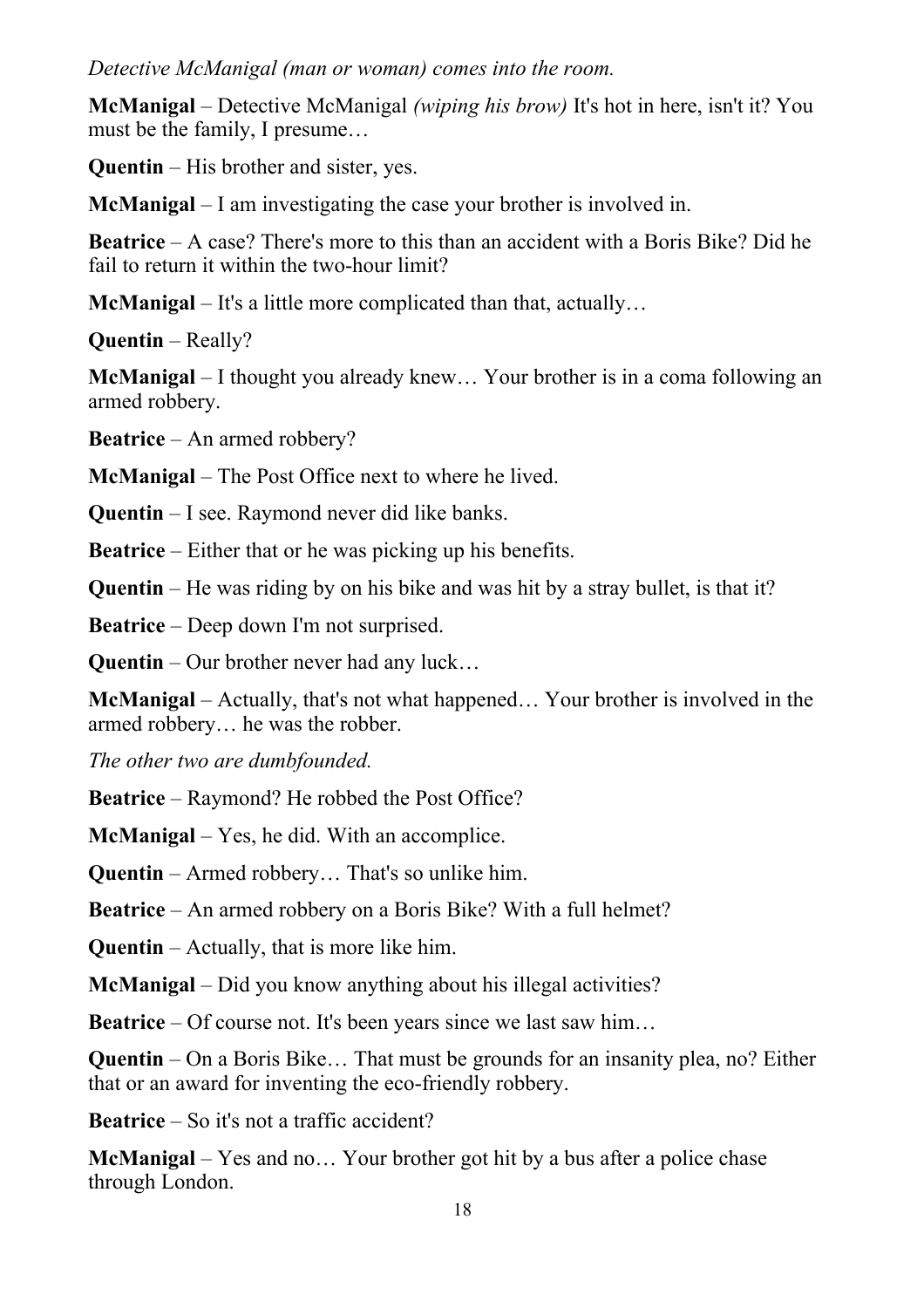**Quentin** – A police chase? He was on a Boris Bike! What were the cops riding? Roller skates?

**McManigal** – This isn't a joke, Mr Mariani. We're talking about an armed robbery.

**Beatrice** – No one is taking this more seriously than we are, Detective. I will remind you that our brother is between life and death…

**McManigal** – I am genuinely very sorry… Especially since his accomplice escaped and he could have given us her name.

**Quentin** – Her name? So it's a woman…

*McManigal shows them a piece of paper.*

**McManigal** – This is her e-fit. Have you seen this woman before?

**Quentin** – Unfortunately I don't have my reading glasses… *(He pretends to have difficulty reading)* You know what it's like when you get older…

**McManigal** *(to Beatrice)* – And you?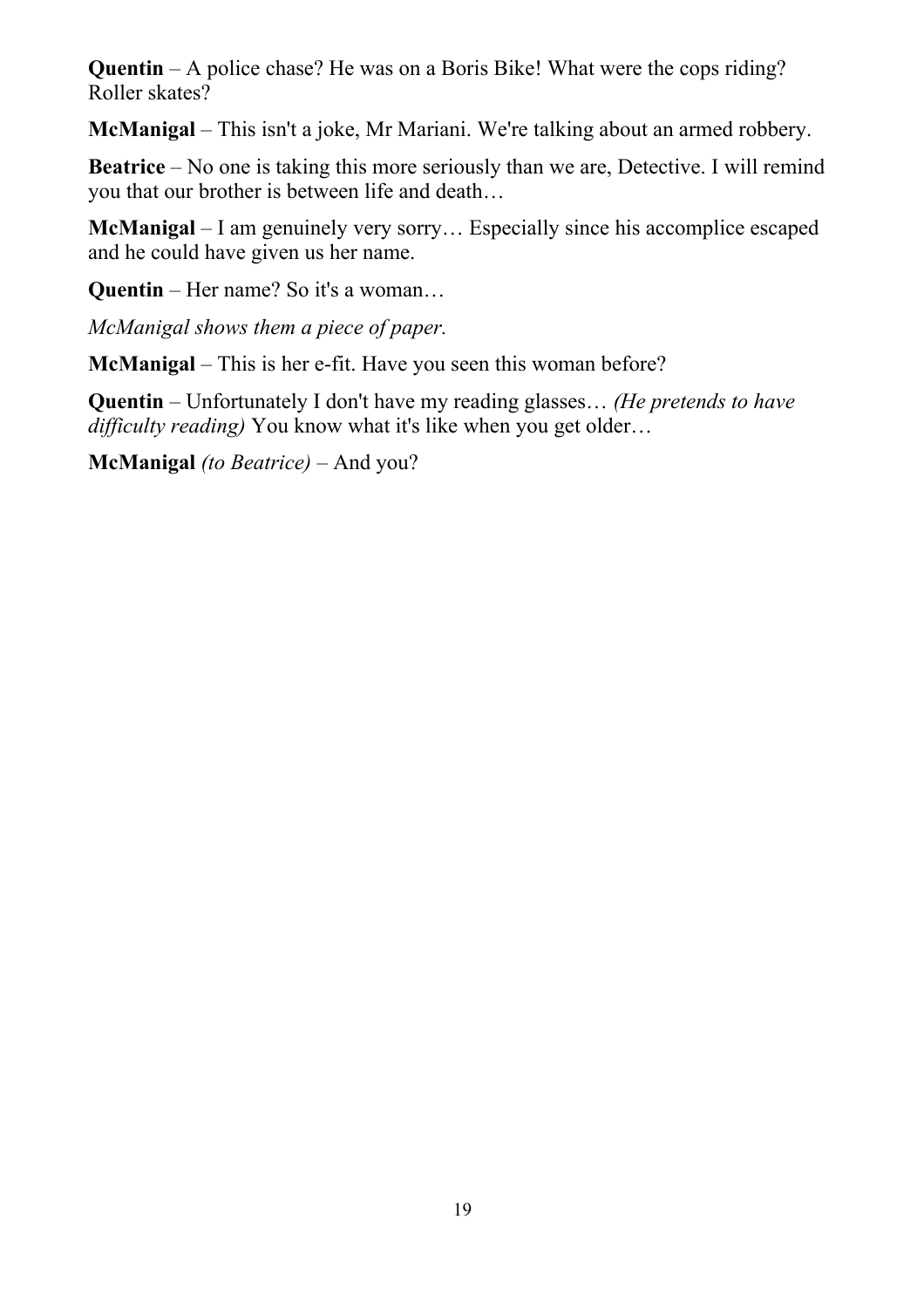**Beatrice** – Who? Me? Oh you know... I'm terrible with faces... It's very simple: I can't tell people apart. I once went to a swinger's club on the Kingsland Road and came home with my own husband. It was only when he took the dog out the following morning the penny dropped.

**McManigal** – I see…

**Quentin** – Lucky you…

*McManigal steps closer to the bed.*

**McManigal** – I spoke with the doctor earlier… According to him there's little chance that Mr Mariani will wake from his coma any time soon.

**Quentin** – If he wakes up he'll go to prison... That's hardly a great motivator to step away from the light.

**Beatrice** – What will he get?

**McManigal** – If he were to give us the name of his accomplice, return the money and show remorse, the judge might be lenient…

**Quentin** – How much?

**McManigal** – Well, the gun was fake but that doesn't make any difference. In theory, up to twenty years.

**Quentin** – No, I meant the money... How much?

**McManigal** – Three million.

**Quentin** – Three million pounds?

**Beatrice** – I see.

**Quentin** – And there I was thinking Raymond didn't have any ambition… I'm almost impressed…

**Beatrice** – And you say you still haven't found the money?

**McManigal** – Witnesses have confirmed that it was your brother who was holding the suitcase after the robbery… But when we found him after the accident, the suitcase had gone…

**Quentin** – So what happened, exactly?

**McManigal** – After the robbery, the two suspects split to make it harder to follow them. We lost her but your brother was later spotted near King's Cross station.

**Beatrice** – Spotted…

**McManigal** – A bloke on a Boris Bike with a full helmet is easy to spot…

**Quentin** – Obviously not enough for the bus driver who ran him over...

**McManigal** – Regardless, before his accident he had time to get rid of the suitcase.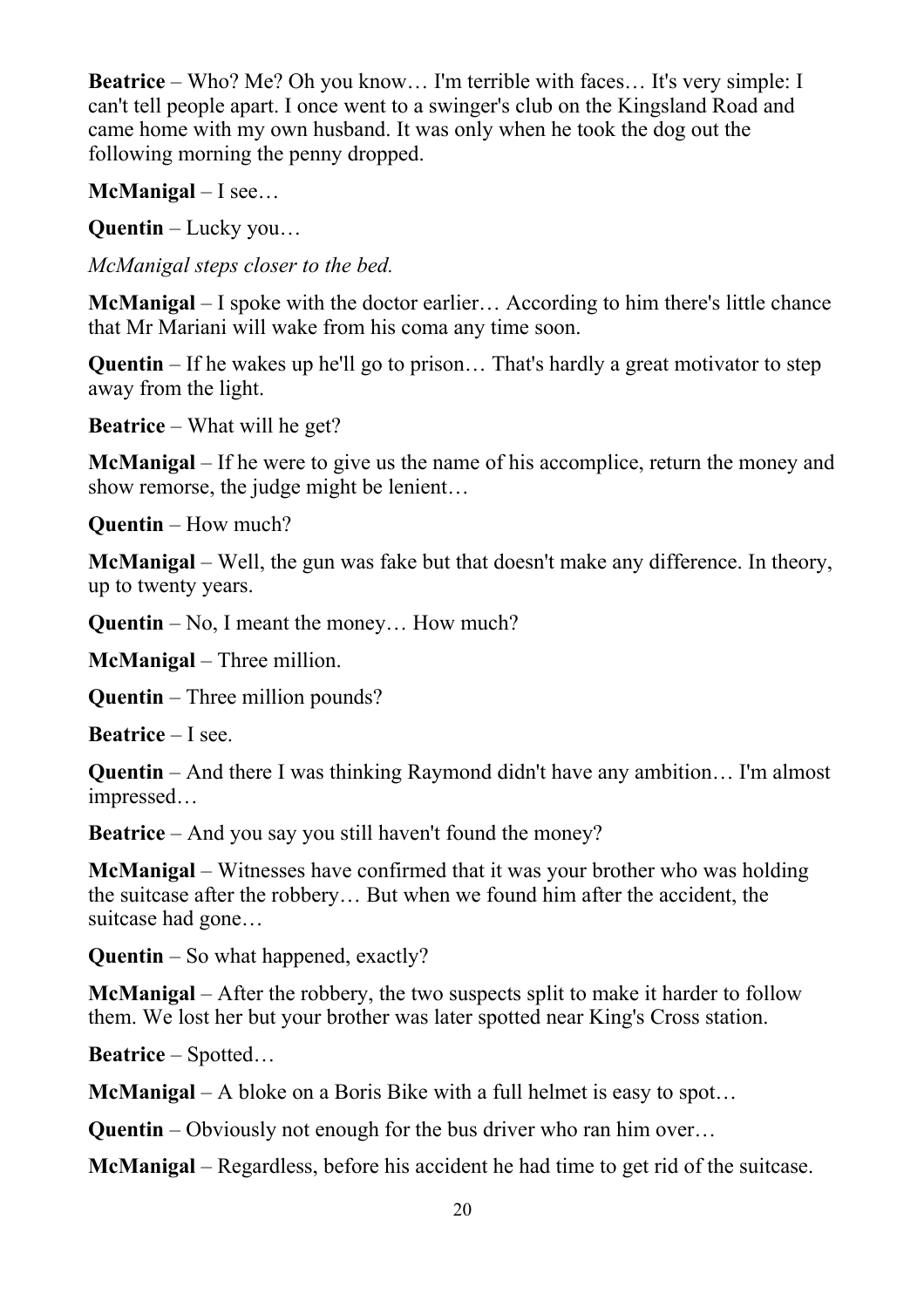**Beatrice** – The suitcase…

**McManigal** – You know something about the suitcase?

**Beatrice** – No, no, nothing…

**McManigal** – In any case, know that your brother is under arrest. In principle I should stay here and stand guard in case he wakes up, but…

**Quentin** – The state he's in, he's not going to run away...

**McManigal** – And to be honest with you, hospitals depress me…

**Quentin** – I know what you mean... And they say they're full of germs that resist all antibiotics these days.

**Beatrice** – Quite. There's that saying about hospitals: you might know what you come in with but God only knows what you're taking home.

**Quentin** – Same if you're just visiting... I refused to attend all three of my children's births for that very reason.

**McManigal** – Really?

**Beatrice** – Absolutely, in terms of germs and viruses, hospitals are one big, petri dish playpen.

**Quentin** – And you know the tropical disease ward is right next door. Doctor Killhem was just telling us that just last week they had the first case of malaria in over a century.

**Beatrice** – Didn't he say ebola?

**Quentin** – Possibly…

**McManigal** – He told you that?

**Beatrice** – Just between us, I think this hospital is on the verge of being quarantined. Apparently, the nurses are dropping like flies.

*McManigal now seems in a hurry to leave.*

**McManigal** – Right, in that case I'll leave you to it… I'll come back to check on him once in a while…

**Quentin** – Thank you for your kindness, Detective.

*Quentin holds out his hand that he can't refuse to shake.*

**McManigal** – Do you mind if I wash my hands before I leave?

**Beatrice** – Where?

**McManigal** – In the bathroom!

*The other two are dismayed.*

**Quentin** – Well, I mean…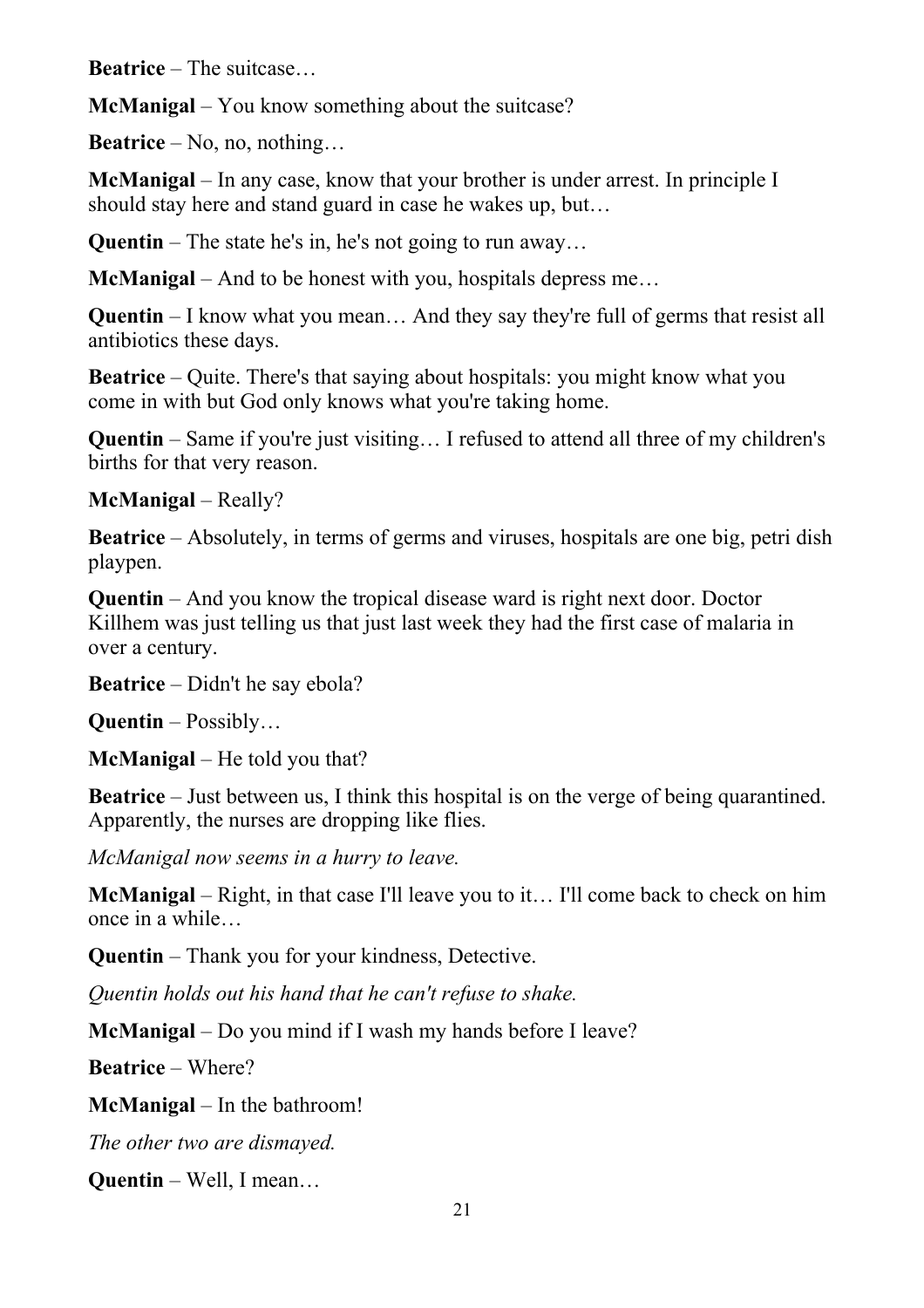**Beatrice** – No, no problem at all...

*McManigal enters the bathroom. The other two exchange worried looks.*

**Quentin** – We'll just say that she threatened to kill us if we said anything...

**Beatrice** – With her fake gun?

**Quentin** – We didn't know that then!

*McManigal returns.*

**McManigal** – You know, I've been feeling a little peaky since I've arrived. I hope I haven't caught something nasty... You'll let me know if your brother wakes up, won't you?

**Beatrice** – Of course we will, Detective...

*McManigal leaves.*

**Beatrice** – How did she do that?

**Quentin** – Maybe she hid behind the shower curtain. They do that in horror films all the time.

**Quentin** – Well, I think that we can forget about the inheritance. If Raymond was reduced to robbing the Post Office on a Boris Bike, he obviously wasn't flush.

**Beatrice** – But there's the loot…

**Quentin** – Right… The suitcase…

**Beatrice** – That's why Peggy didn't want to unplug Raymond before he told her what he did with the money…

**Quentin** – Now I understand why she was so intent on finding out whether Raymond had any luggage when he arrived…

*Peggy returns.*

**Peggy** – Thank goodness the bathroom is shared between both rooms.

**Quentin** – The patient next door wasn't surprised to see you?

**Peggy** – He's in a coma, too…

**Beatrice** – Oh that's right, room 13a…

**Peggy** – I overheard everything.

**Beatrice** – So?

**Peggy** – Yeah, OK, I'm the accomplice.

**Quentin** – No kidding... Actually the e-fit is a perfect likeness.

**Beatrice** – It's going to be difficult to convince the Detective that we didn't recognise you if he finds out we saw you here…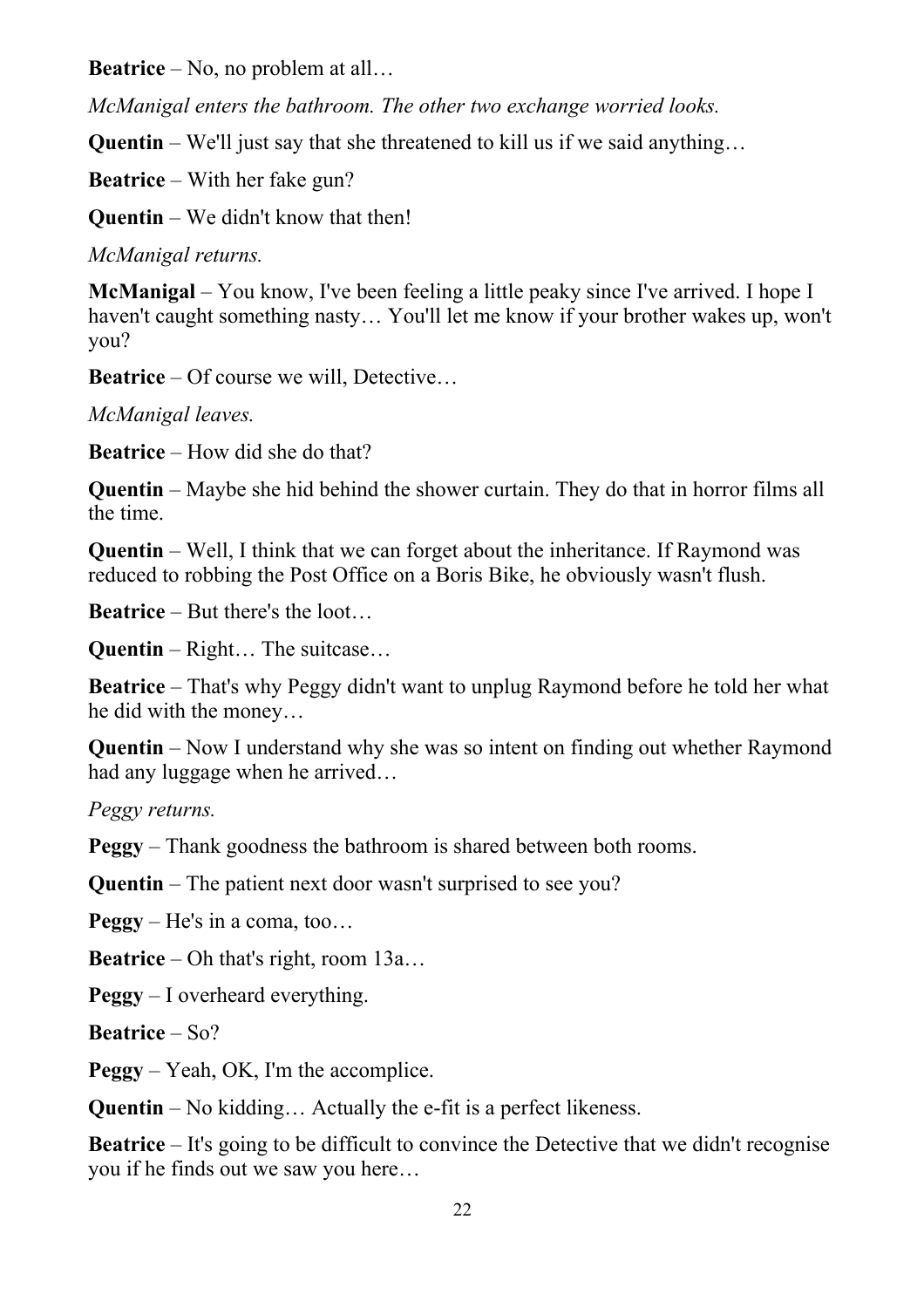**Peggy** – Thank you for your discretion...

**Quentin** – We could still be in real trouble…

**Beatrice** – And what's in it for us?

**Peggy** – OK, if you help me find the money we'll share. One million each...

**Beatrice** – We split it three ways?

**Quentin** – Now we just need Raymond to tell us where it is.

**Peggy** – In the state he's in…

**Beatrice** – Precisely. It's not going to be easy to get him to tell us what he did with the money.

**Peggy** – He might confide more easily if it's his family asking.

**Quentin** – And then?

**Peggy** – If we can get him to spill the beans, we can unplug him right after. Rather than let him live like a vegetable. And three million split four ways that's not a round number anyway…

**Quentin** – And he won't be tempted to shop you to the cops, right?

**Peggy** – It's my understanding that you weren't very close. It would also ensure you don't have to pay his medical bills for years to come…

**Beatrice** – I would really be more comfortable if I were sure he couldn't hear us...

**Quentin** – You think he could be faking?

**Peggy** – Faking a deep coma? Is that possible?

**Beatrice** – He was always a natural. Do you remember when we were kids? Sometimes he would sleep so soundly… in the morning we often thought he had fallen in a coma.

*They all come around the bed.*

**Peggy** – Maybe this little shit wants to keep the money for himself...

**Beatrice** – Raymond, can you hear us?

**Quentin** – The helmet isn't helping.

**Beatrice** – The doctor said that if we removed it, his brain may spill on the pillow...

**Peggy** – We could just open the visor.

*She opens the visor.*

**Quentin** – Raymond, this is your brother, Quentin…

*Peggy shakes him a little roughly.*

**Peggy** – Raymond? Raymond? Where the fuck is the fucking money?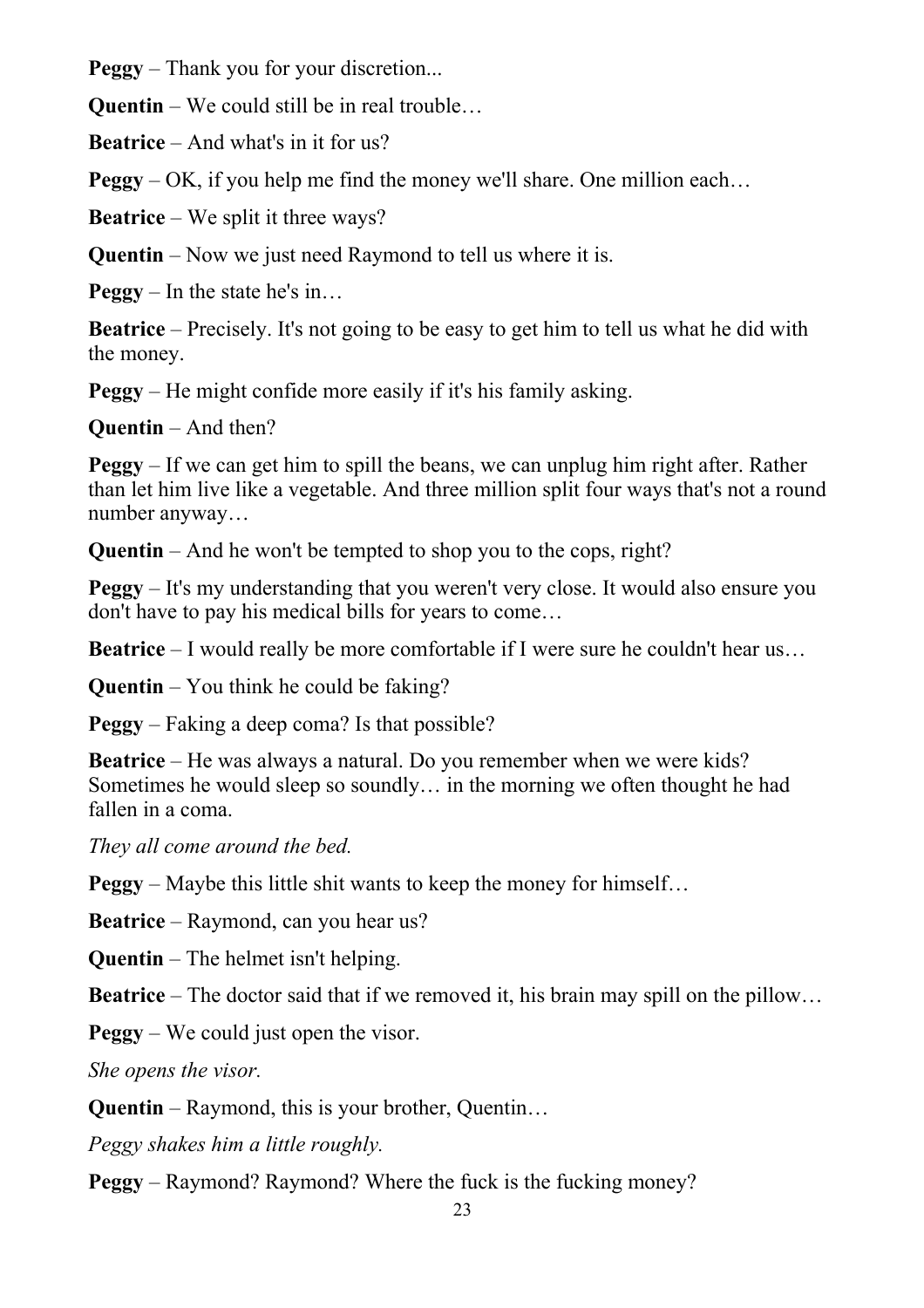**Beatrice** – Careful, you'll kill him!

**Quentin** – He opened his mouth…

**Peggy** – Shit, he did.

**Beatrice** – It looks like he wants to tell us something…

**Quentin** – Maybe it's a reflex…

**Peggy** – Look, it's… there's something in his mouth!

**Beatrice** – Yes there is…

*Peggy sticks her hand through the visor.*

**Peggy** – Spit it out god dammit!

**Quentin** – All right, gently.

**Peggy** – The fucker, he bit me.

**Quentin** – I hope for your sake he's not contagious.

**Beatrice** – So, what is it?

*Peggy removes a key from Raymond's mouth which she holds for all to see.*

**Peggy** – Fuck me! It's a key!

**Beatrice** – A key?

**Peggy** – It looks like a key to a train station locker… Maybe he had time to hide the suitcase in a train station somewhere…

**Beatrice** – And he tried to swallow the key knowing the police would catch him.

**Quentin** – Great... It's not like there's only a couple of train stations with lockers in London…

**Peggy** – The detective said his accident happened near King's Cross station.

**Quentin** – Wow… Do you think that's where it might be? It's like we're in a whodunit movie.

**Beatrice** – Or a play…

**Peggy** – I can't go. The police are looking for me, and they have my e-fit.

**Quentin** – And a very lifelike one, too.

**Peggy** *(to Beatrice)* – You should go.

**Beatrice** – Me?

**Peggy** – Yes, you. In that stuck up yummy mummy garb of yours you'll blend right in.

**Beatrice** – Thanks a lot... What if I get arrested?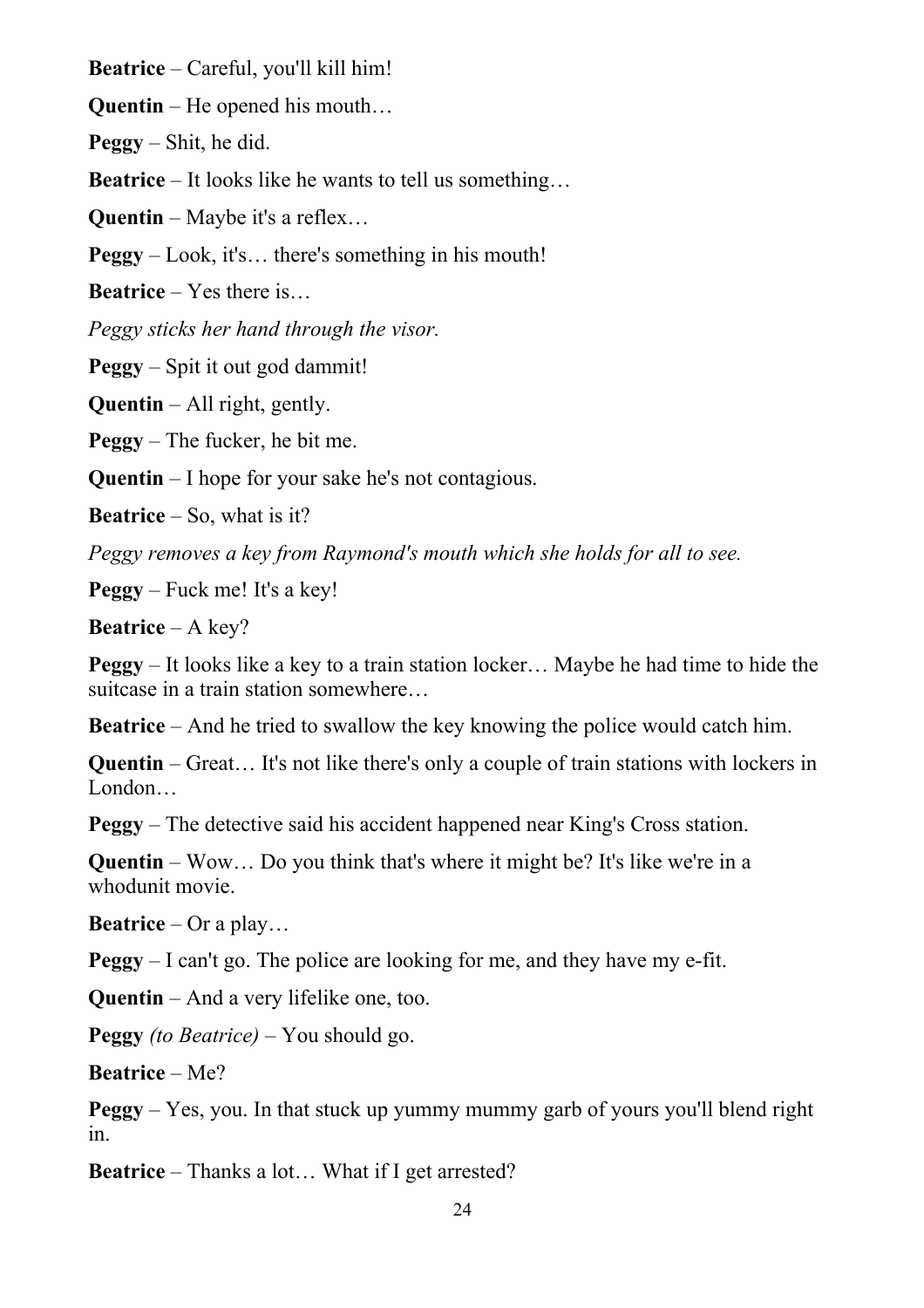**Peggy** – Tell them it's for the kid's school fees.

**Quentin** – This is three million pounds we're talking about... Think about all the home improvements you'll be able to afford for your place in Provence.

**Beatrice** – Why don't we go together?

**Peggy** – That's right, so you can both leave with the money? Not a chance. *(She takes out a gun and points it at them)* He stays here with me.

**Beatrice** – Oh come on… The detective told us it was a fake gun.

**Peggy** – Alright, but screw me over and see what happens.

**Quentin** – And in any case, one of us should stay with Raymond, or it will be look odd.

**Beatrice** – I'm still not sure... You don't think we should call the police?

**Peggy** – And send me to prison?

**Quentin** – And there might not be anything in that locker. If we do find something we can work out a plan from there.

**Beatrice** – Yeah, well whatever we find if we keep it that's fencing...

**Quentin** – Just focus on what you could do with a million pounds.

**Beatrice** – Yeah…

**Quentin** – You could turn your wind mill ruin into a castle! With a swimming pool even bigger than Cliff Richard's!

**Beatrice** – Alright, I'm going.

*She leaves. The other two exchange embarrassed looks. Quentin's mobile phone rings, he answers. Peggy steps closer to the patient.*

**Quentin** – Yes... No, I'm still at the hospital... It's just that... Let's say it's more complicated than we thought… Listen, silver lining and all that, it might just be good news in the end… Raymond? Oh no, he's still in a coma… Listen, I'll tell you more… I can't talk now… No, no, don't wait I won't be home for dinner… OK, me too…

**Peggy** – Looks like he's breathing better since we removed the key from his mouth, don't you think?

**Quentin** – Maybe we saved his life…

**Peggy** – Let's not get carried away.

**Quentin** – Shouldn't we tell the doctor?

**Peggy** – So the cops can throw him in prison?

*At that moment, the nurse shows up briefly.*

**Diggold** – Everything OK?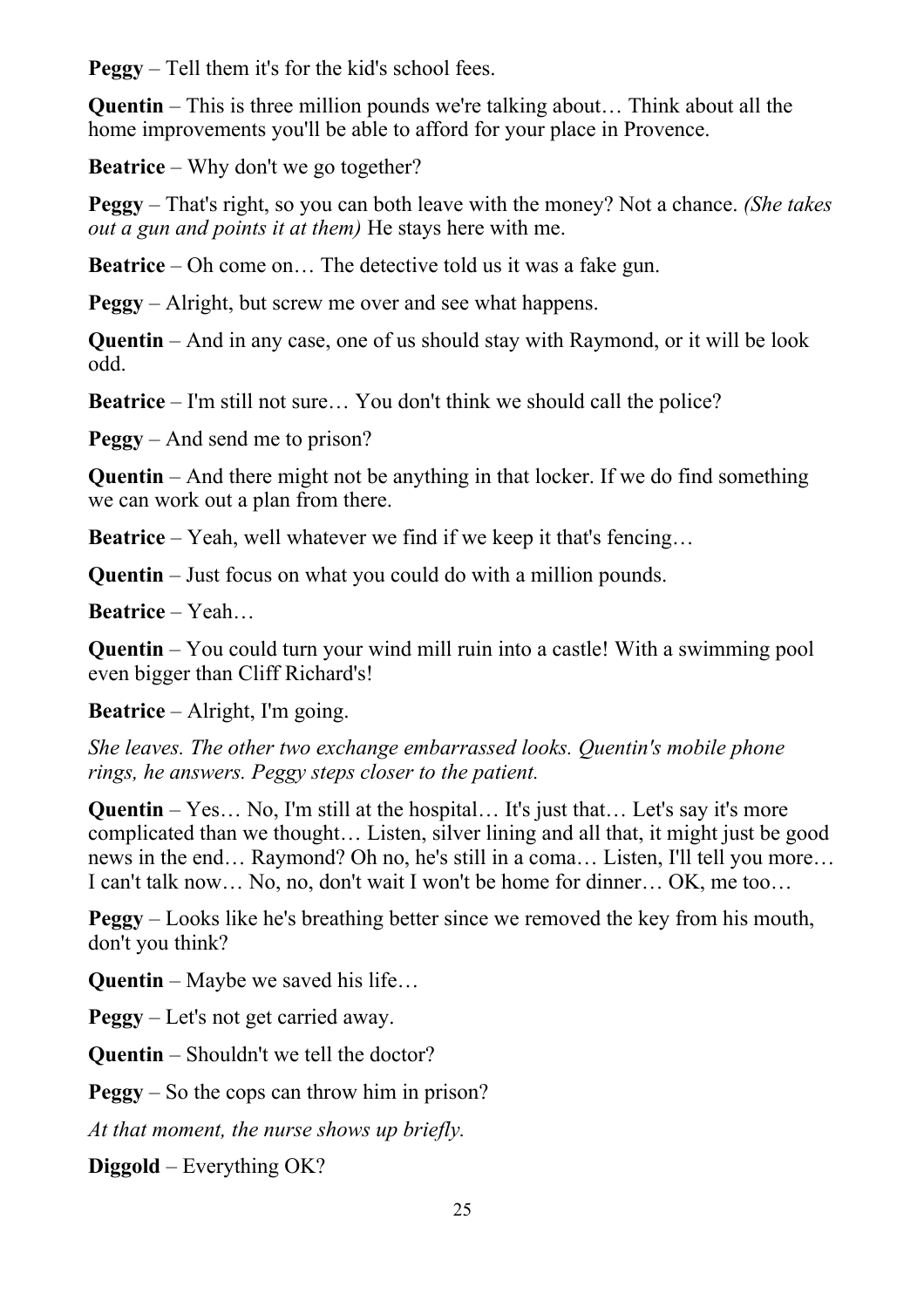**Peggy** – Well, it's… stable.

**Diggold** – Do call me if you need anything.

*She leaves.*

**Quentin** – Right, so what do we do?

**Peggy** – For now, we wait.

*They each sit in a chair and start to doze off. We assume they fall asleep for a short while. Ellipse can be suggested by the changing of the light. Quentin's mobile phone rings again. He wakes suddenly. Peggy is still asleep.*

**Quentin** – Ah, Beatrice... Did you find the locker? A suitcase! Wowzers... No, you're right, better not open it on the tube, it's full of pickpockets so if the suitcase is full of bank notes… Peggy? No, she's asleep here… Listen, I don't know if… I can't just sneak out, like that, without saying anything? We made a deal with her… True, robbing a robber isn't really robbing, but still…

*Peggy wakes up and hears the last part of the conversation. Quentin notices and changes tone.*

**Quentin** – I think you should come back here as soon as you can and we'll sort this out together. OK? See you soon…

*He puts his mobile phone away. Peggy looks at him suspiciously.*

**Peggy** – You're not looking to double cross me, are you?

**Quentin** – Not at all! Beatrice has the suitcase! She's on her way...

*The doctor returns.*

**Killhem** – What lovely family scene… Raymond is very lucky to have such caring relatives… Sadly, it's not always the case you know…

**Quentin** – Yes, I… After all, you only die once, don't you?

*The doctor studies the machines that surround the patient.*

**Killhem** – Sadly, there is no change. The EEG is still flat.

**Quentin** – What control data are you using? I'm not sure that before his accident Raymond's brain showed more activity… I'm kidding.

**Killhem** – You're right. Joking helps one cope. It's like I always say to my patients in hospice care: we're all dying...

**Quentin** – You such a way with words, Doctor Killhem. I'm sure it makes them feel so much better…

**Killhem** – Why, thank you. It's not just a job but a God-given vocation… You know where to find me if you need me…

**Peggy** – Thank you doctor…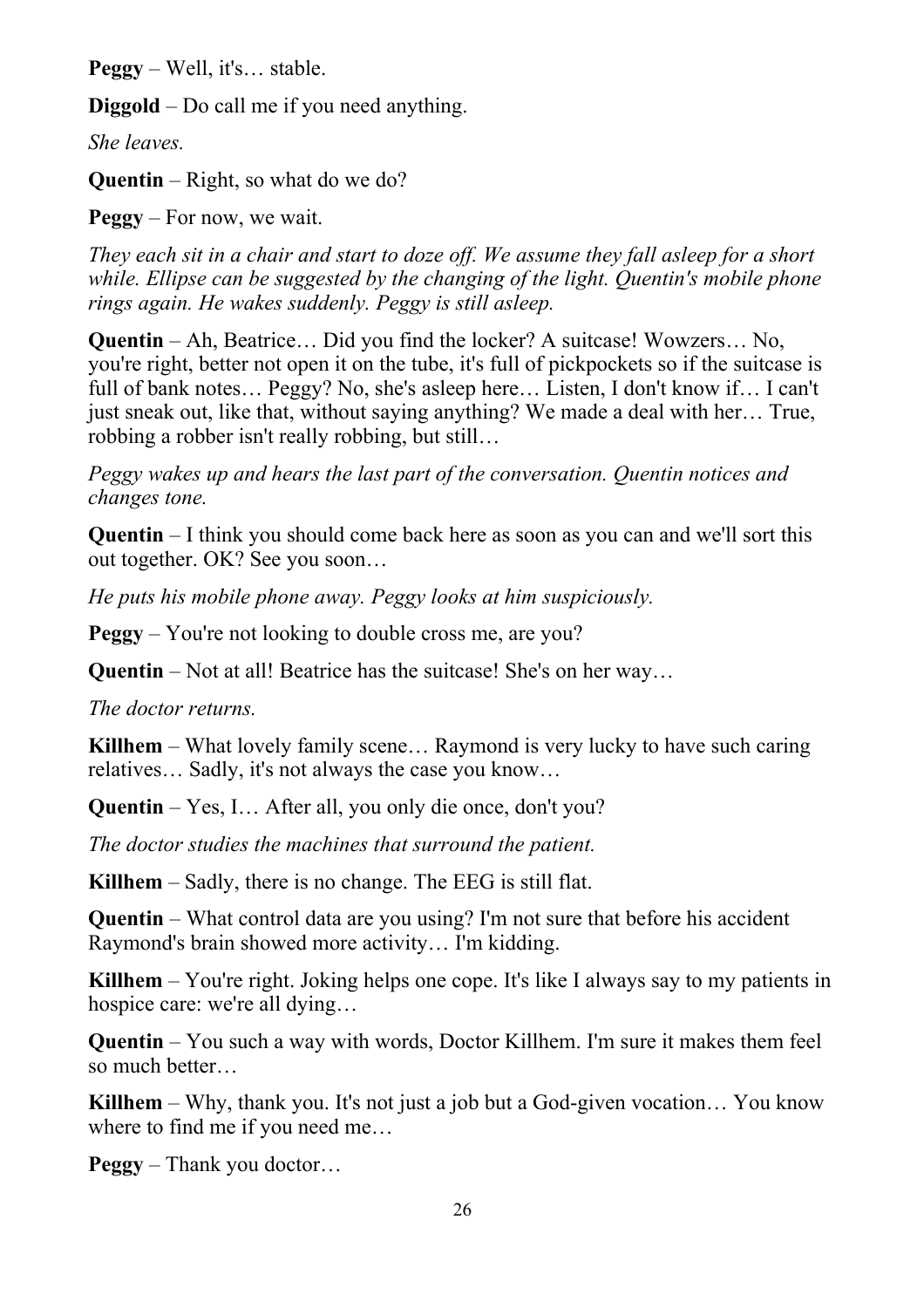*The doctor is about to leave. Beatrice returns with a suitcase and is face-to-face with the doctor. A moment of uncertainty.*

**Killhem** – You went to get him some clothes. That's very nice of you. Although I'm not sure that in the state he's in… I'll tell you what, I'll leave you to it.

*The doctor leaves the room. Beatrice puts the suitcase at the foot of the bed. They look at it, fascinated.*

**Quentin** – So? Did you look inside…?

**Beatrice** – I wanted to wait to open it here, it's safer, isn't it?

**Peggy** – Good idea.

**Beatrice** – And there's a code…

**Quentin** – A code? What a shit... He must have been wary of thieves.

**Beatrice** – What are we going to do?

**Peggy** – Don't worry, I know the code.

*Peggy takes the suitcase and enters the code.*

**Quentin** – 007? So creative...

*Peggy opens the suitcase. Deception on everyone's face. Beatrice calls out the contents of the suitcase.*

**Beatrice** – A few pieces of clothing... A bathing suit...

**Quentin** – And a book to learn Dutch.

**Peggy** – This bastard tried to double cross me. He must have planned to escape to Holland with the money.

**Beatrice** – From King's Cross?

**Peggy** – Well the money isn't there…

**Quentin** *(to Beatrice)* – You aren't trying to double cross US, are you?

**Beatrice** – Me? But I didn't even have the code!

**Peggy** – Come on, let's keep calm… It's your sister you're talking about… And we're almost family now…

*Beatrice comes close to the patient.*

**Beatrice** – He opened his eyes!

**Quentin** – There's still hope.

**Beatrice** – To find the money, you mean?

**Quentin** – Yes, that too…

**Peggy** – Maybe it's a reflex?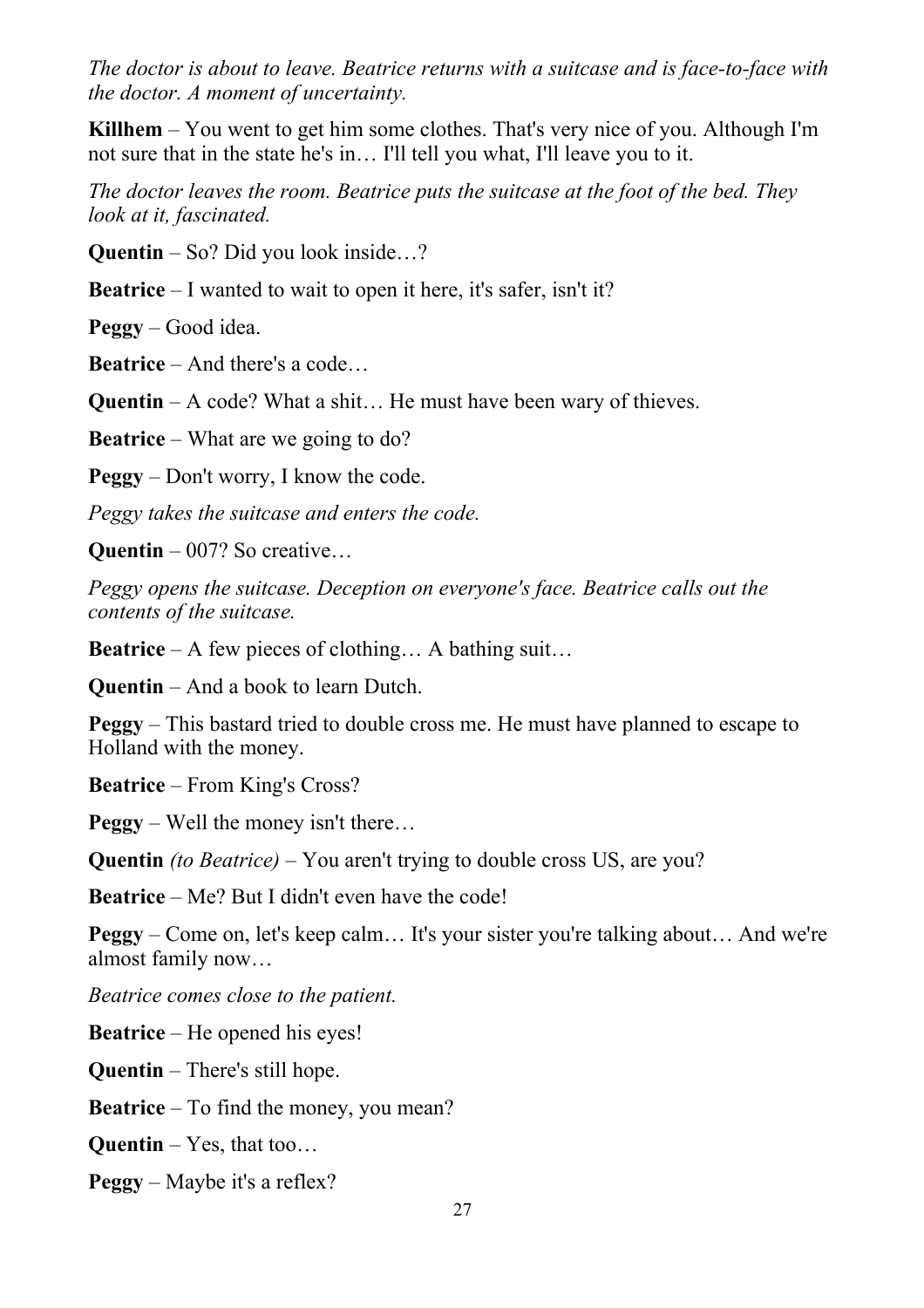**Beatrice** – Raymond, can you hear us?

**Quentin** – He blinked!

**Beatrice** – Maybe that means yes…

**Quentin** – You're right. That's how they talk to patients in a coma. I saw it in a film. Once for yes, twice for no. Or the other way around, I can't remember…

**Beatrice** – Raymond? Listen carefully and try to answer this question with either yes or now: is your name Raymond?

**Quentin** – That's a stupid fucking question…

**Beatrice** – It's just to check that he understands the code.

**Quentin** – Did he blink or not?

**Peggy** – It's not easy to see with the helmet on. Maybe we could try and remove it?

**Beatrice** – You want to kill him, is that it?

**Peggy** – Of course not!

**Quentin** – And it could be very messy...

*The nurse comes into the room. Peggy slams the helmet visor shut.*

**Diggold** – I just wanted to let you know that Detective McManigal was downstairs. He'll be here momentarily…

**Beatrice** – Very well, thanks for letting us know Nurse Diggold...

*The nurse leaves.*

**Quentin** – I think you should hide again.

**Peggy** – I'll take the suitcase with me, so he doesn't see it.

**Beatrice** – Why don't we put it under the bed?

*She takes the suitcase and slides it under the bed. Peggy looks resentful.*

**Beatrice** – Alright, go! What are you waiting for?

*Peggy goes to hide in the bathroom. McManigal walks into the room. He is covered with either red blotches or spots.*

**Quentin** – Detective McManigal, how are you?

**McManigal** – Not very well to tell you the truth… I'm still having hot flushes…

**Beatrice** – Please, sit down…

**McManigal** – Actually, I came for a consultation with Doctor Killhem… You haven't seen him by any chance?

**Quentin** – I'm sure he's around. You should ask nurse Diggold, they seem very close.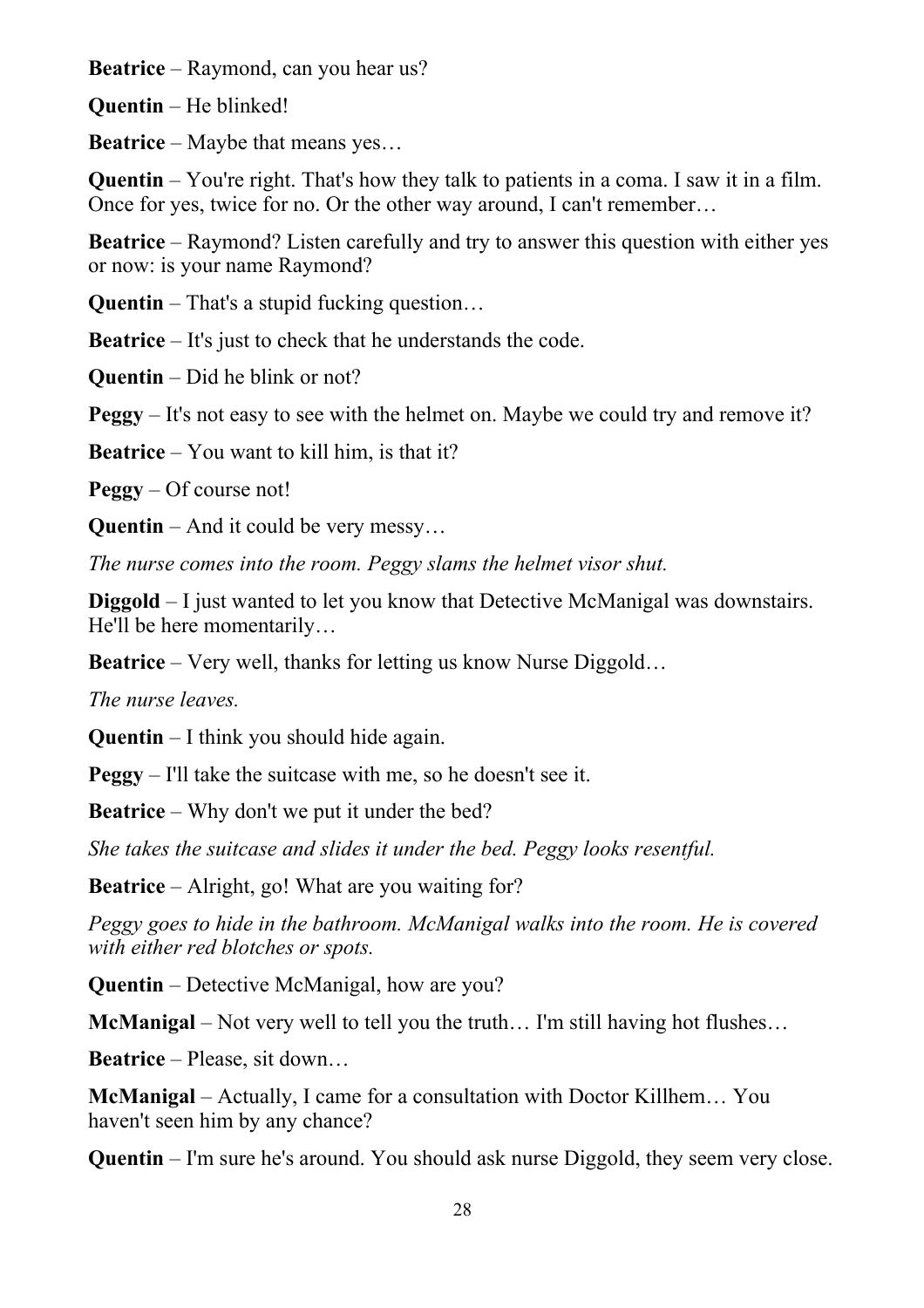**Beatrice** – Where do you get that from, that they're very close?

**Quentin** – I don't know… masculine intuition… And also when I arrived I walked in the wrong room and I thought I saw Doctor Killhem ploughing Nurse Diggold in 13a.

**Beatrice** – Disgraceful… Thankfully the patient in that room is also in a coma...

**McManigal** – And what about your brother, any change?

**Beatrice** – Not in the right way, to tell you the truth.

**Quentin** – If things continue the way they are we're going to have to have him put down…

**Beatrice** – And what about your investigation, any progress?

**McManigal** – We're not dealing with Bonnie and Clyde, here. I'm sure I won't surprise you if I told you that you brother had the IQ of a carrot. It would appear that his accomplice organised everything. She was the brains.

**Quentin** – A carrot?

**Beatrice** – Fitting for someone now in a vegetative state...

**McManigal** – She set him up knowing he had limited chances of escaping and hoping to get her hands on the money. Unfortunately for her… and for your brother, things didn't quite happen the way she planned.

**Quentin** – I see…

**Beatrice** – He never was the lucky one.

**Quentin** – Anything else?

**McManigal** – Witnesses say they saw Raymond drop off a suitcase in a locker at Kings Cross. We searched the lockers but didn't find anything...

**Beatrice** – Kings Cross… Maybe that will bring him luck…

**McManigal** – How do you mean?

**Beatrice** – Kings Cross! Protected by the cross of Jesus Christ, our Lord and Saviour!

**McManigal** – Yes… Well, I'll try and locate this Killhem doctor… *(wiping his brow with his handkerchief)* I'm feeling worse and worse by the minute… I'll let you know if I find anything else…

**Quentin** – Thank you Detective... And do take care of yourself...

*McManigal leaves. The nurse enters.*

**Diggold** – I don't want to rush you, but I'm going to need you to make a decision about your brother… We just received a request for a liver. He could save someone's life…

**Beatrice** – Alright... I promise we'll give you the answer you want to hear. Could you give us some privacy for a last goodbye with just the family?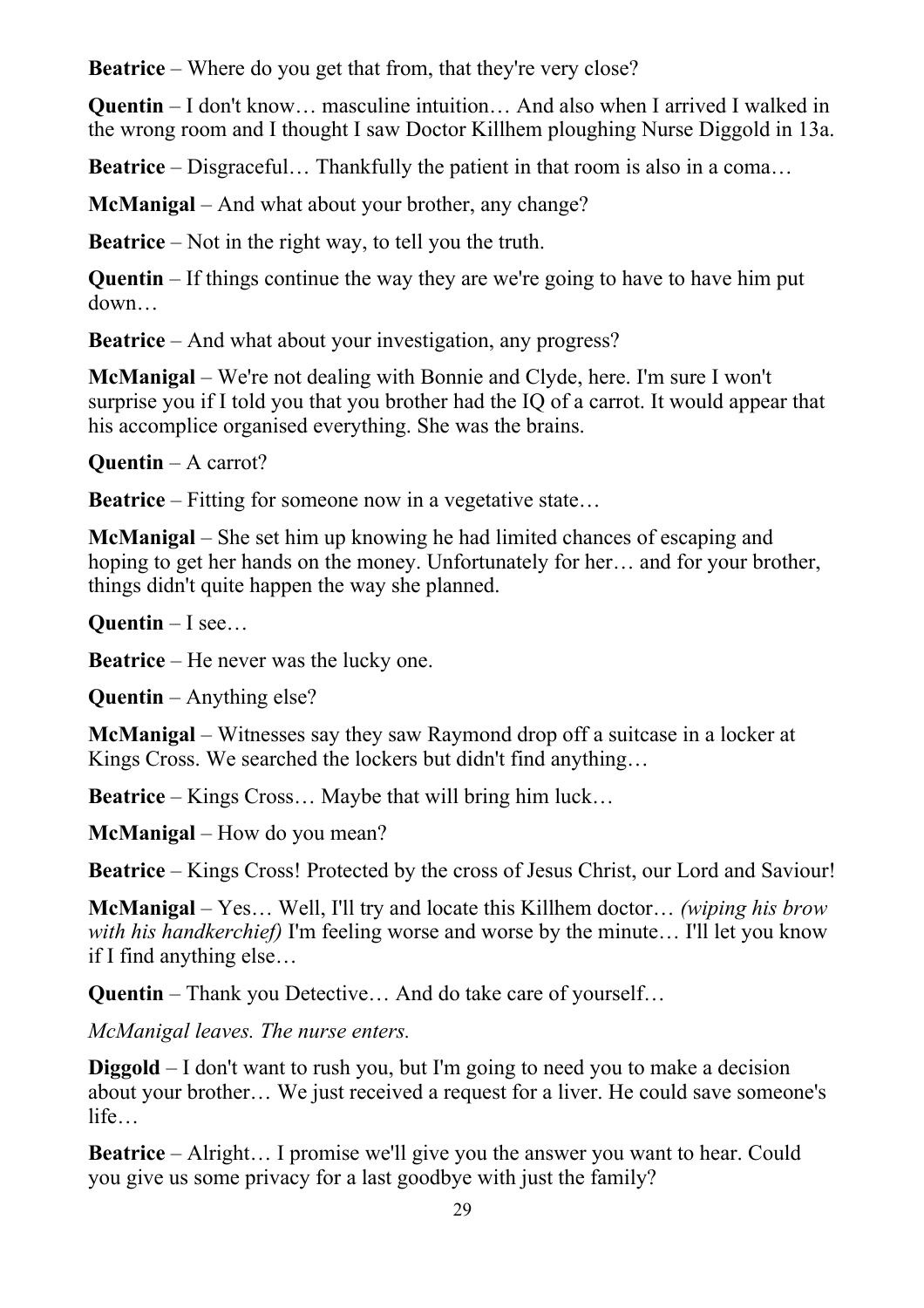**Diggold** – But of course...

*She leaves the room. Beatrice loses it and shakes Raymond to wake him up.*

**Beatrice** – God dammit Raymond, wake up! Do you really want to end up with just one lung?

*The other two look at each other, a little worried.*

**Quentin** – I think she said liver.

**Peggy** – Right, I'll leave you to it, you're his family after all… And I need to not be here when the cop comes back…

**Quentin** – Do you think he's playing dead to avoid going to prison?

**Beatrice** – And keep the money for himself!

**Peggy** – I can take the suitcase with me if you want. For you it doesn't represent anything, but for me it has great sentimental value…

**Quentin** – Sentimental value?

**Peggy** – This suitcase, it's… it's a gift from Raymond…

**Beatrice** – You've been after this suitcase from the very beginning.

**Quentin** – That's right, even before we had the code.

**Beatrice** – So you knew the money was inside…

**Peggy** – But you can see for yourselves that it isn't!

**Beatrice** – Maybe we didn't look carefully enough…

*Beatrice tries to grab the suitcase from Peggy, who doesn't want to give it up. A tug of war ensues and the suitcase breaks in two pieces. Quentin comes closer.*

**Quentin** – There's a false bottom…

**Beatrice** – And the money's inside.

**Quentin** – You knew it and you wanted to double cross us!

**Peggy** – OK, so I did know… So what do we do now?

**Beatrice** – We split it, just like we said!

**Peggy** – Why should I share with you?

**Quentin** – I don't know... to ensure we don't report you to the cops? So that you don't leave this hospital to serve at Her Majesty's Pleasure for twenty years.

**Peggy** – Alright, you convinced me…

*Quentin removes a few bank notes from the suitcase.*

**Quentin** – Three million pounds.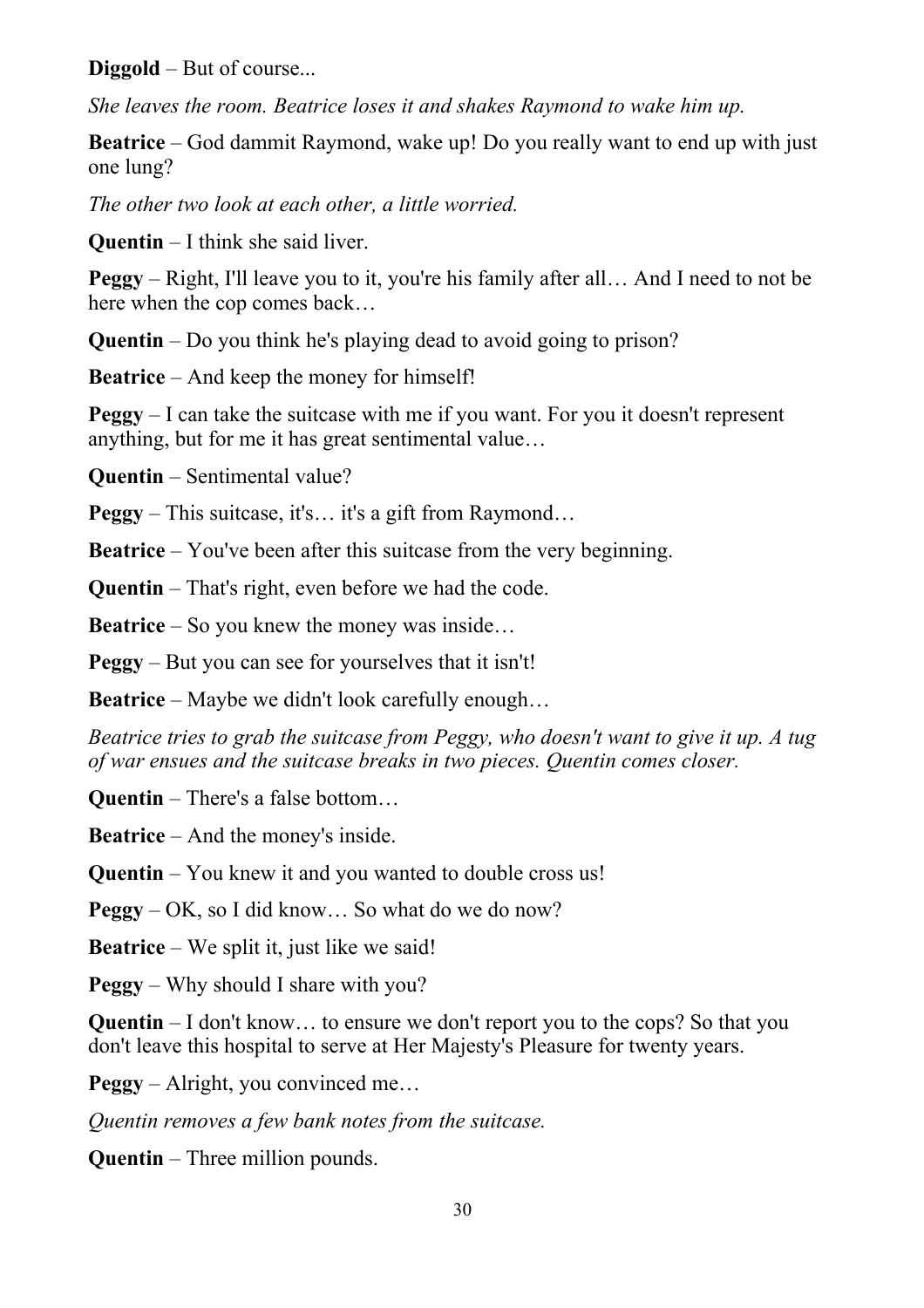**Beatrice** – I feel like I've just won the lottery...

**Peggy** – Can I remind you that this is still dirty money?

**Quentin** – Dirty, and in small used notes.

**Beatrice** – Just what I need to pay the renovations on my house on the black market…

*The nurse returns with a syringe.*

**Diggold** – Alright, I am ready…

**Quentin** – Ready?

**Beatrice** – Oh God, Raymond! He's still our brother after all…

**Diggold** *(with a scary face)* – Don't worry. I've never had a patient complain.

*Black.*

**Peggy** – What's going on?

**Diggold** – Power cut. I don't understand, the backup system should have kicked in... I'll go check …

**Quentin** – Yes, please do. Because in the dark… You don't want to inject the wrong person…

*The nurse leaves the room.*

**Beatrice** – Well, we'll soon find out if he really needed all this equipment to stay alive…

**Quentin** – I'm not staying here in the dark with a living-dead. It gives me the heebie jeebies.

**Beatrice** – Me too.

**Peggy** – Let's go.

*They leave the room.*

*We hear music on hold, Vivaldi's Four Season style. Ellipsis.*

*The lights come back on. Quentin, Beatrice and Peggy return to the room. Then the nurse.*

**Diggold** *(very upset)* – Oh my God! The backup system also broke down. This shouldn't ever happen… We fixed it now, but…

**Quentin** – What?

**Diggold** – Your brother's life support depended on several machines... and they all need electricity…

**Beatrice** – And?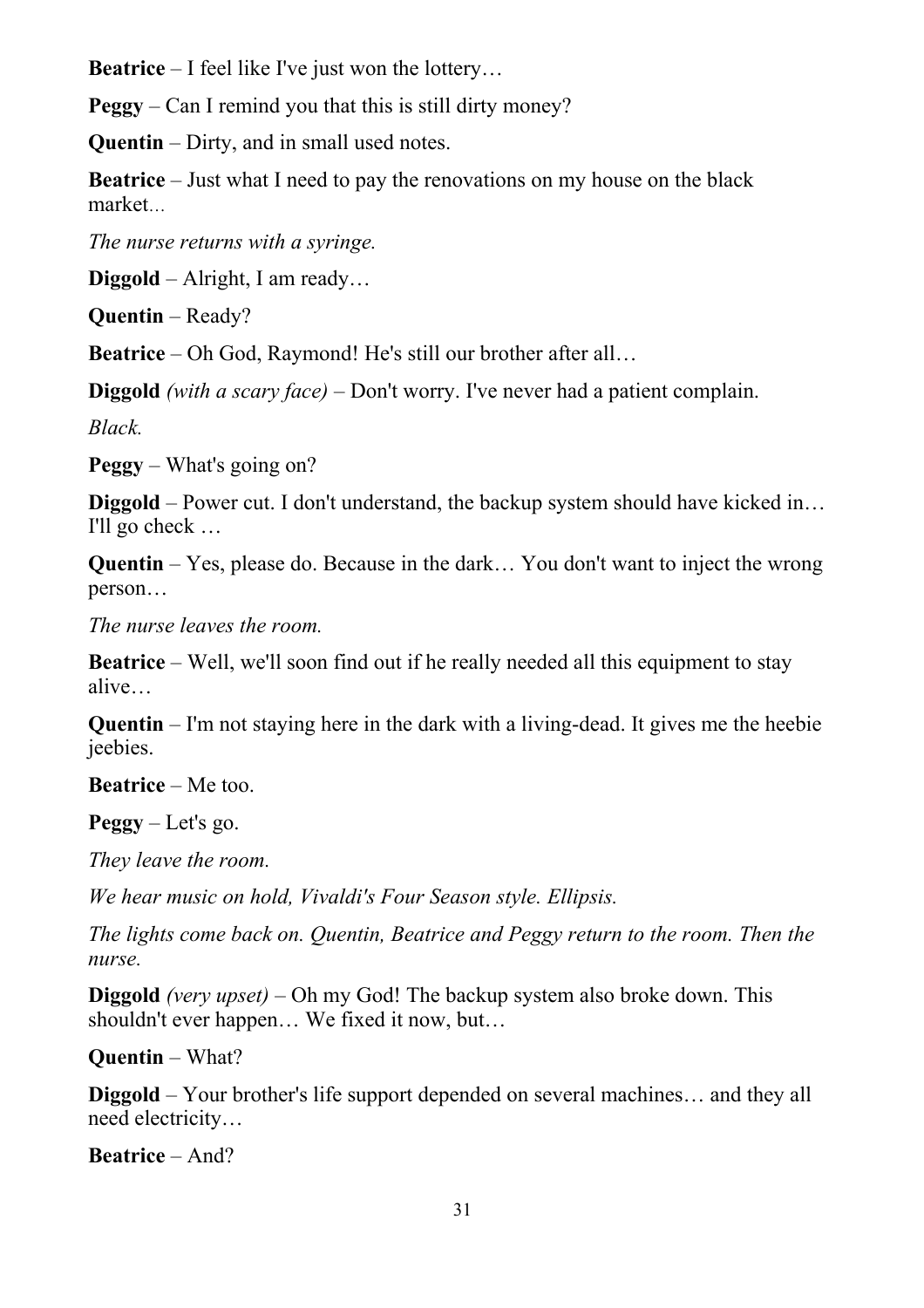**Diggold** – And I'm afraid that the question of whether to unplug him or not doesn't need an answer any longer.

**Peggy** – He's dead?

**Diggold** – He hadn't been very much alive for some time, but now… I'm afraid he's completely dead. I'll check anyway…

*She comes to the bed and checks the patient quickly.*

**Diggold** – Yes, it's over... It didn't happen exactly the way we would have wanted but perhaps it's for the best after all? I'll leave you alone. The doctor will be with you in a moment.

*She leaves. The others are stunned.*

**Beatrice** – How awful…

**Quentin** – He was our brother after all…

*Peggy walk to the bed.*

**Peggy** – I think we can remove his helmet now.

**Quentin** – I'm not sure... It'll make a mess...

**Beatrice** – Well, we can't bury him with his helmet…

**Peggy** – At least we can open the visor... So we can say our goodbyes...

*She opens the visor.*

**Quentin** – Did he have green eyes?

**Beatrice** – He would be the only one in the family…

**Quentin** – Which is just another proof that he isn't actually part of the family...

*Peggy looks as well.*

**Peggy** – No!

**Quentin** – What now?

**Peggy** – This isn't Raymond!

**Beatrice** – This isn't Raymond? But a few moments ago it was Raymond.

*Quentin comes closer.*

**Quentin** – Yeah, well now it's not Raymond.

**Beatrice** – So who is it?

**Peggy** – This bloke looks a lot like the living-dead I saw in the room next door.

**Quentin** – That's right! I saw him too when I arrived at the hospital. It's him!

**Beatrice** – He didn't walk himself into this bed…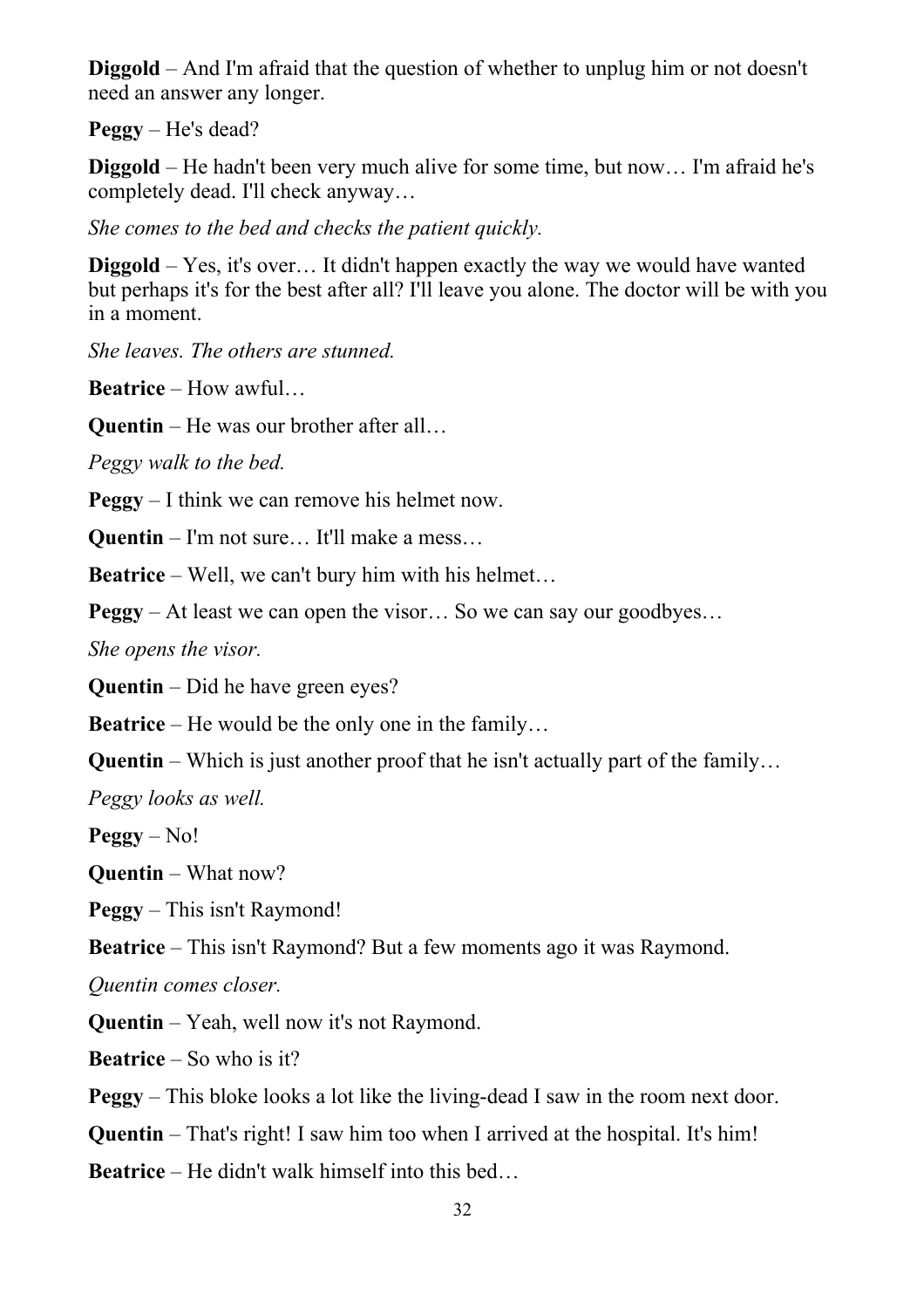**Peggy** – So where's Raymond?

*Quentin looks under the bed.*

**Quentin** – Raymond isn't the only thing that's disappeared...

**Beatrice** – The suitcase! It's gone!

*McManigal arrives.*

**McManigal** – Doctor Killhem has decided to keep me in for observation and a checkup… You were right: hospitals, you know what you get admitted with…

*McManigal turns and ends up face to face with Peggy.*

**McManigal** – You look a lot like someone whose e-fit I have in my pocket.

**Peggy** – Did you grass me and hide the money too?

**Beatrice** – What? No!

**Quentin** – I assure you, Detective, we have no idea what she's talking about.

**McManigal** *(suspicious)* – But you told me earlier you didn't know her.

**Beatrice** – But we don't know her. At all. This is the first time we see her. Isn't it, Quentin? Actually, who is she?

**Quentin** – We're very upset, Detective, you can understand that.

**Beatrice** – And I would ask that you respect our family's privacy at this difficult time.

**Quentin** – Our brother has just died.

**McManigal** – Well he won't go to prison, but this one is coming with me. And as for you two, I'll deal with you later. I am going to ask you to drop by the police station to make a statement. For now, I offer my condolences.

**Beatrice** – Thank you Detective.

**McManigal** *(to Peggy)* – As for you, as they say in Hawaii Five O, you have the right to remain silent, everything you say can and will be held against you…

*McManigal handcuffs Peggy and they leave.*

**Quentin** – I don't understand.

**Beatrice** – What do you think happened?

**Quentin** – Do you think he could have faked being in a coma all this time?

**Beatrice** – And he would have used the power cut to put the homeless corpse in his bed so to make us believe he was dead so we would leave and drop the whole thing?

**Quentin** – Well, that would explain why his eyes were a different colour…

**Beatrice** – It would also explain why the money's gone...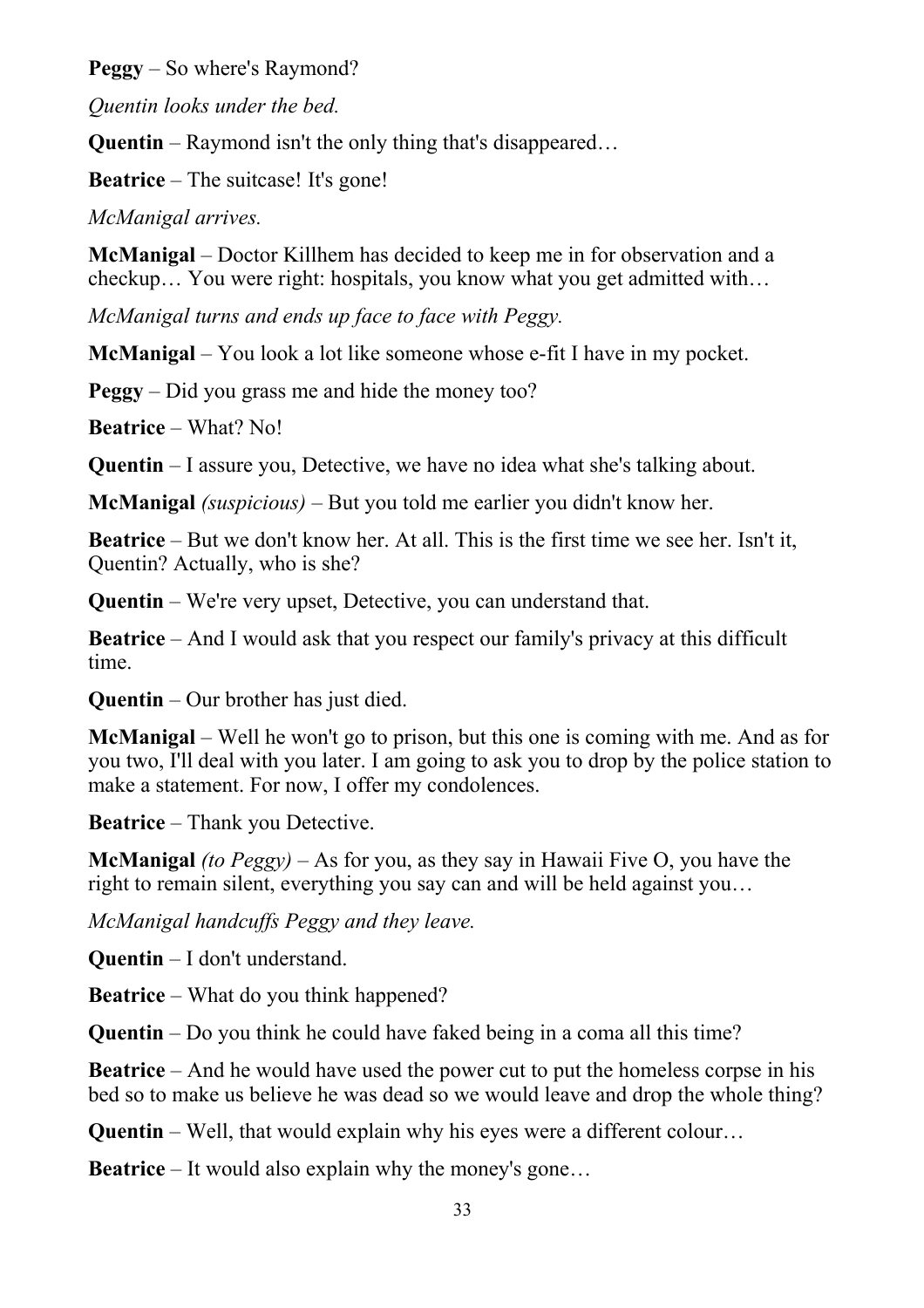**Quentin** – Maybe Raymond wasn't so stupid after all…

**Beatrice** – Yes… that's why I don't buy it.

**Quentin** – What colour were his eyes?

*Beatrice doesn't seem to know.*

**Beatrice** – He was ginger I think... They don't have green eyes...

**Quentin** – Raymond was ginger?

**Beatrice** – Wasn't he?

*The doctor arrives.*

**Killhem** – I am so very sorry for what happened. I want to present the hospital's and my own heartfelt apologies and of course our deepest sympathies for your loss.

**Beatrice** – Thank you…

**Killhem** – Since you were already considering helping your brother leave this world sooner rather than later, I do hope we can rely on you to not take this minor mishap any further… After all, we saved you from making a very painful decision.

**Quentin** – Don't worry. We have enough troubles as it is...

**Killhem** – Consider it fate **Or** even the hand of God

**Quentin** – Hang on a minute. Are you saying it's the hand of God that cut off the electricity in the whole hospital?

**Killhem** – More like the workers' union… I think it's an unplanned strike.

**Quentin** – In exchange for our understanding, Doctor Killhem, perhaps you could agree that as a gesture of goodwil…

**Killhem** – A gesture of goodwill?

**Quentin** – In consideration of the hospital fees accrued by our dearly departed. Because if you had a '100% satisfaction or your money back' guarantee …

**Killhem** – Yes, of course, we'll waive the fees. Consider it done.

**Beatrice** – We would also like to ask you, if possible, to spare our brother an autopsy. We feel he has suffered enough.

**Killhem** – Of course, thank you for your understanding and please come and see us soon. There will always be room for you here.

*The doctor leaves, relieved. The siblings turn their head towards the bed.*

**Beatrice** – At least, as far as he's concerned, all is well that ends well.

**Quentin** – But it's not him!

**Beatrice** – I know! That means he's not dead!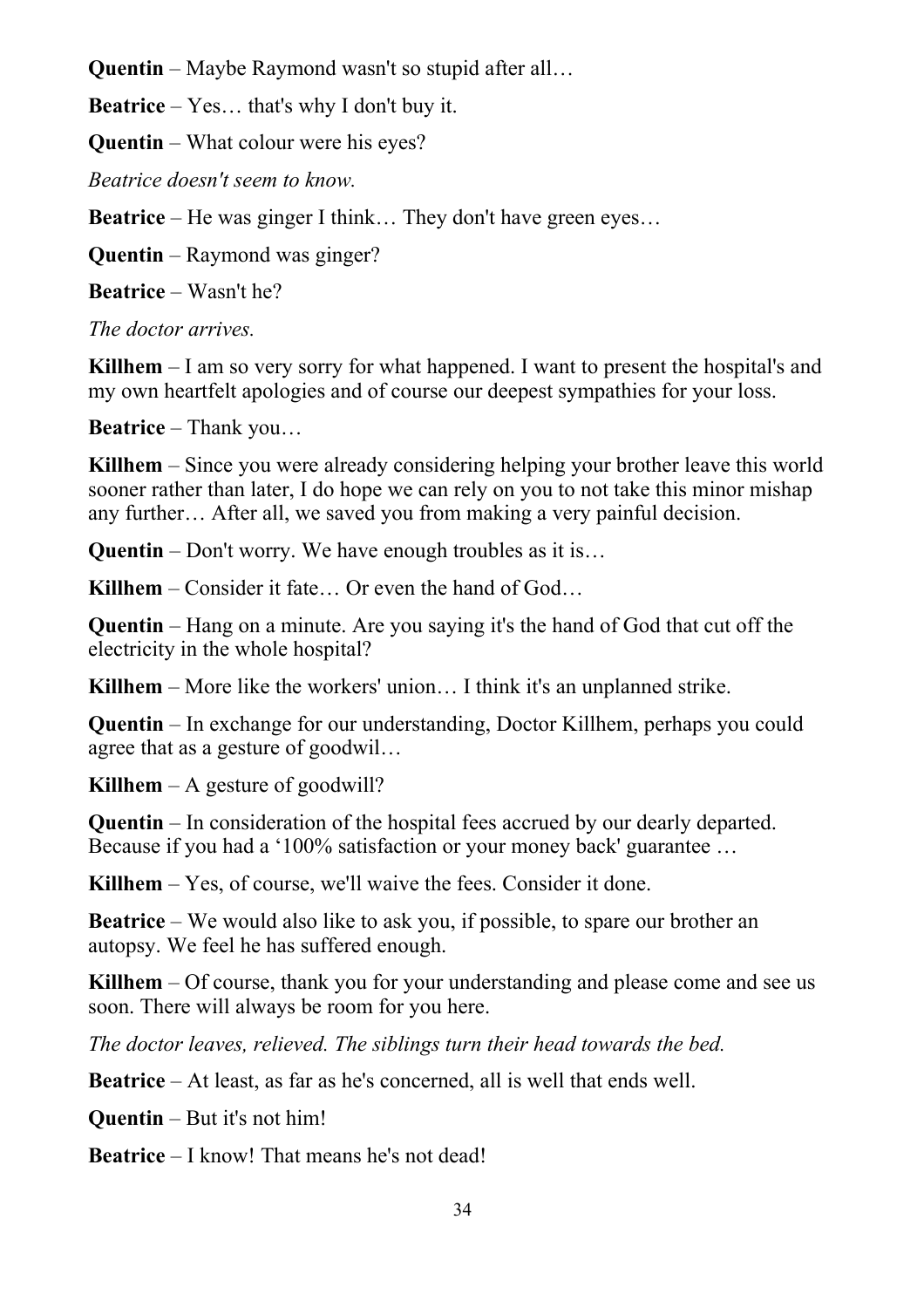**Quentin** – You're right. And since the cops think he's dead they'll leave him alone.

**Beatrice** – And with his three million they won't find him any time soon.

**Quentin** – Shame, I was starting to like him…

*Awkward moment. If desired, the song 'He ain't heavy he's my brother' by Neil Young can be played here: So on we go / His welfare is of my concern / No burden is he to bear / We'll get there…*

**Beatrice** – Well, he double crossed us, this brother whose welfare is our concern.

**Quentin** – Yep... It's like they say: Only when the tide goes out do you discover who's swimming naked.

**Beatrice** – Quentin Tarantino?

**Quentin** – Warren Buffet.

**Beatrice** – Never heard of this philosopher…

**Quentin** – He's an American billionaire who earned his fortune playing the stock market... But aren't the kings of the finance world the philosophers of the  $21^{st}$ century?

**Beatrice** – Still. Ripping off his siblings. How ungrateful can you be...?

**Quentin** – I've told you, he never had any family values.

*They make for the door.*

**Quentin** – So where exactly is your house in Provence, the one next to Cliff Richard?

**Beatrice** – Bidet-sur-Mer

**Quentin** – Never heard of it.

*They leave. The doctor and the nurse return. She pushes a small medical cart covered by white linen.*

**Diggold** – Good, they're gone.

**Killhem** – At last. Can I see the baby?

*The nurse uncovers the cart and we can see the suitcase full of bank notes.*

**Killhem** – This is it! We can finally open our private clinic Nurse Diggold!

**Diggold** – Please call me Scarlet…

*Killhem kisses her.*

**Killhem** – Scarlet, you are my guardian angel! So you knew from the start he wasn't in a coma?

**Diggold** – I struck a deal with Raymond as soon as he was admitted. We reported he was in a coma so he wouldn't go to prison, and he would give us two thirds of the money.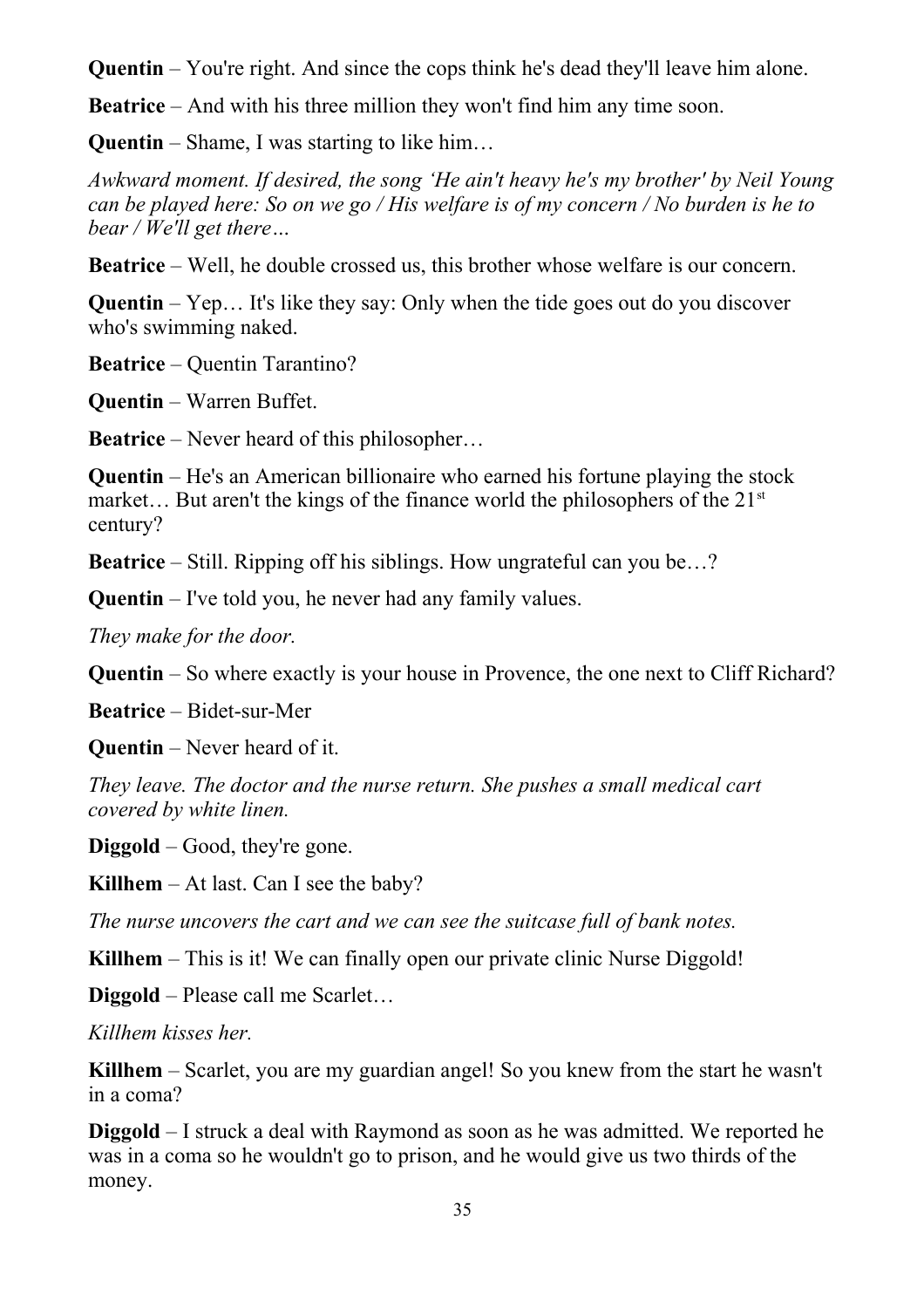**Killhem** – The helmet was a genius idea. It almost fooled me too, at first...

*They laugh.*

**Diggold** – But going to the train station that was too risky. So much better to get them to bring the cash to us!

**Killhem** – By dangling the locker key right under their noses ...

**Diggold** – Or rather, on Raymond's tongue!

**Killhem** – And what do we do about him now? I mean, the real Raymond, the one in the room next door…

**Diggold** – When he's feeling better, and when the police have forgotten about him, we can hire him as a gardener in our new plastic surgery clinic in Belgravia.

**Killhem** – And we'll give him a facial reconstruction for free, of course…

**Diggold** – He can be your first patient! You could use the practice...

**Killhem** – You're right. Especially since we promised him he'd be a majority stakeholder.

*They laugh.*

**Killhem** – And your suggestion to fake a power cut, that was brilliant. Have you ever thought of writing thrillers?

**Diggold** – Or plays!

**Killhem** – I told you, together we'll accomplish great things, Nurse Diggold.

**Diggold** – Please, call me Scarlet…

*They kiss. Black.*

**Killhem** – We don't need another power cut now, it's all over. You're overdoing it a little, don't you think?

**Diggold** – Doctor Killhem, I think this time it's a real power cut.

**Killhem** – Poor Raymond is still under respiratory support…

**Diggold** – Indeed... If the power doesn't come back soon... He won't even be claiming his share…

**Killhem** – In that case, we should just wait a little longer...

*They kiss again. We hear Vivaldi's Four Seasons.*

*They leave the room.*

*Light.*

*For a happy ending, we can see Raymond with his helmet on (played by the actor playing Quentin, for example) in the room next door quickly poke his head through the bathroom and then run out in the corridor.*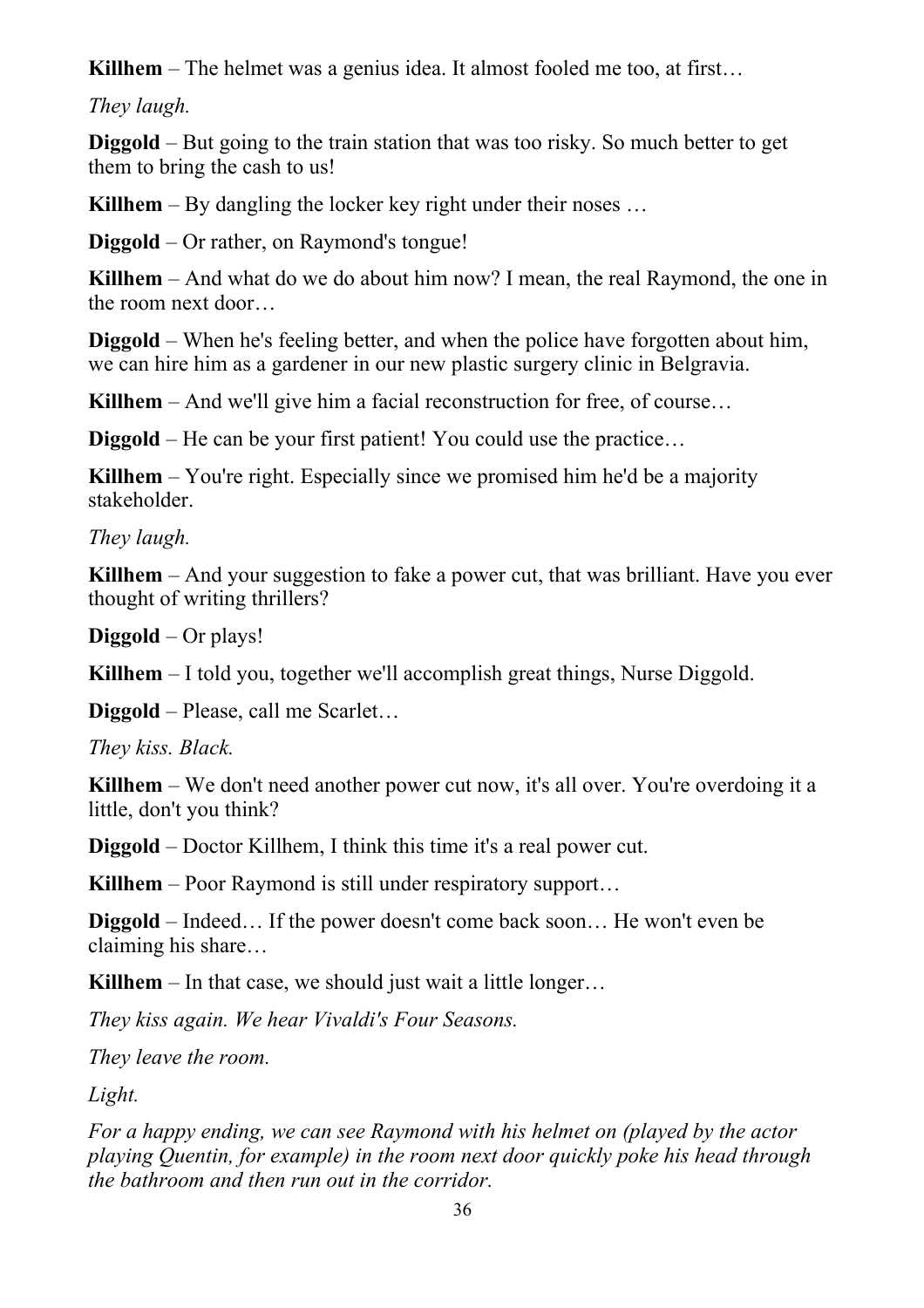### *About the author*

Born in 1955 in Auvers-sur-Oise (France), Jean-Pierre Martinez was first a drummer for several rock bands before becoming a semiologist in advertising. He then began a career writing television scripts before turning to theater and writing plays. He has written close to a hundred scripts for television and almost as many plays, some of which have already become classics (*Friday the 13th*, *Strip Poker*). He is one of the most produced contemporary playwrights in France and in other francophone countries. Several of his plays are also available in Spanish and English, and are regularly produced in the United States and Latin America.

Jean-Pierre Martinez is offering free downloads of the texts of all his plays on his website La Comédiathèque [\(https://comediatheque.net/\)](https://comediatheque.net/) however, any public production of his plays are subject to authorisation by the SACD. For those who only want to read the play or want work from a traditional book format, printed editions of his plays can be ordered from [The Book Edition website](https://www.thebookedition.com/fr/29883_jean-pierre-martinez) or [Amazon website](https://www.amazon.fr/kindle-dbs/entity/author/B077L6T571) for a cost similar to that of photocopying this script.

#### *The following plays are available in English:*

*An Innocent Little Murder Casket for two Cheaters Critical but Stable Friday the 13th Him and Her Quarantine Running on Empty Strip Poker The Worst Village in England*

All of Jean-Pierre Martinez's plays are available to download for free from his website:<https://comediatheque.net/>